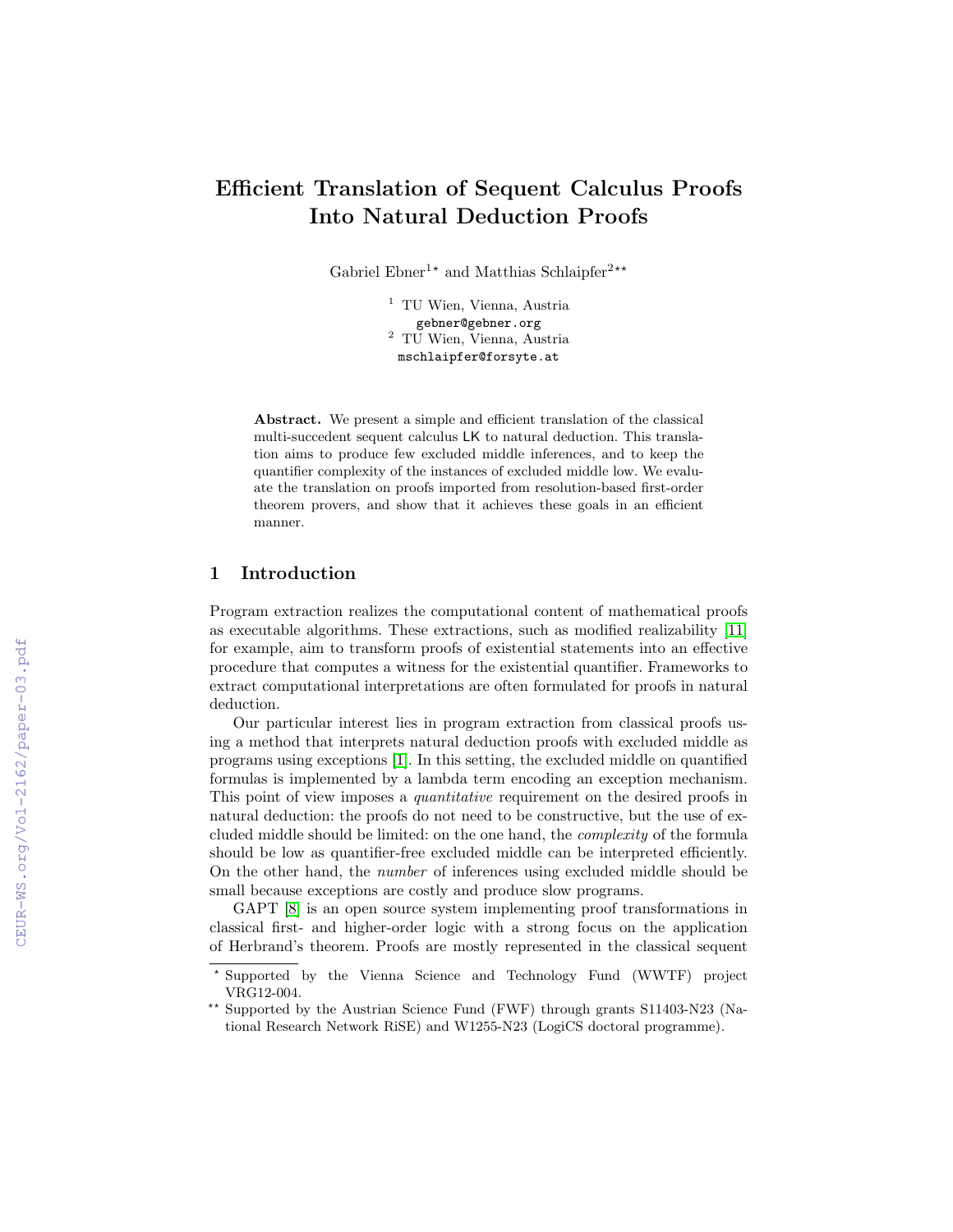calculus LK. To extract programs from these proofs in LK, we want an effective translation to natural deduction in order to apply established program extraction methods.

Ultimately our goal is to extract programs from proofs generated by automated classical first-order theorem provers. GAPT can already reliably import proofs in LK from more than half a dozen external theorem provers. In this paper we describe the missing piece to apply program extraction: a translation to natural deduction.

Translations of LK to natural deduction are as old as the proof systems themselves. However these translations often focus on the preservation of provability, and not on quantitative and qualitative aspects of the output. For example, Gentzen first presented such a translation using a Hilbert-style calculus as an intermediate step [\[9\]](#page-16-0). The correspondence of cut-free proofs in the intuitionistic sequent calculus LJ and normal proofs in natural deduction has been studied by Zucker [\[20\]](#page-16-1). However, given the focus of the work they only translate singlesuccedent sequent calculus proofs. The textbook by Troelstra and Schwichtenberg [\[17,](#page-16-2) Section 3.3] also only shows the translation for the single-succedent LJ; the proof sketch for the extension to LK gives no information about the concrete proof transformation. In general, these translations do not try to minimize the classical content of the proofs.

Closer to our emphasis on the low amount of classical content is the recent work of Gilbert [\[10\]](#page-16-3). He shows how to translate automatically generated proofs in the multi-succedent sequent calculus LK to proofs in intuitionistic LJ, and empirically measures the constructivization success of the translation. He measures whether a complete proof is constructive or not, but does not quantify the amount of classical content.

Our translation uses a focusing approach and preserves the local shape of the proof in a straightforward way. For example, a conjunction-right inference in LK is typically translated to a single conjunction-introduction inference in natural deduction. LK supports classical reasoning by allowing multiple formulas in the succedent of a sequent, and inferences to operate on any one of these formulas. We translate this switching between formulas in the succedent using a simulated exchange rule that is similar in spirit to the  $\mu$  constructor in  $\lambda \mu$ -calculus [\[15\]](#page-16-4).

We define the proof systems LK and natural deduction in Section [2.](#page-1-0) The translation from LK to natural deduction is then described in Section [3.](#page-5-0) Finally, Section [4](#page-11-0) evaluates an implementation of the translation on real-world proofs generated by an automated theorem prover.

## <span id="page-1-0"></span>2 Proof systems

We consider first-order formulas with standard connectives  $\wedge, \vee, \Rightarrow, \neg, \top, \bot$ , quantifiers  $\forall$ ,  $\exists$ , and equality =. We denote formulas by A, B, C and D, variables by x and  $y$ , and constant terms by  $s, t$  and  $u$ . We write capture-avoiding substitution of x by y in A as  $A[y/x]$ . We present proofs as trees of inferences on sequents. A sequent  $A_1, \ldots, A_n \vdash B_1, \ldots, B_m$  is a pair of multisets of formulas interpreted as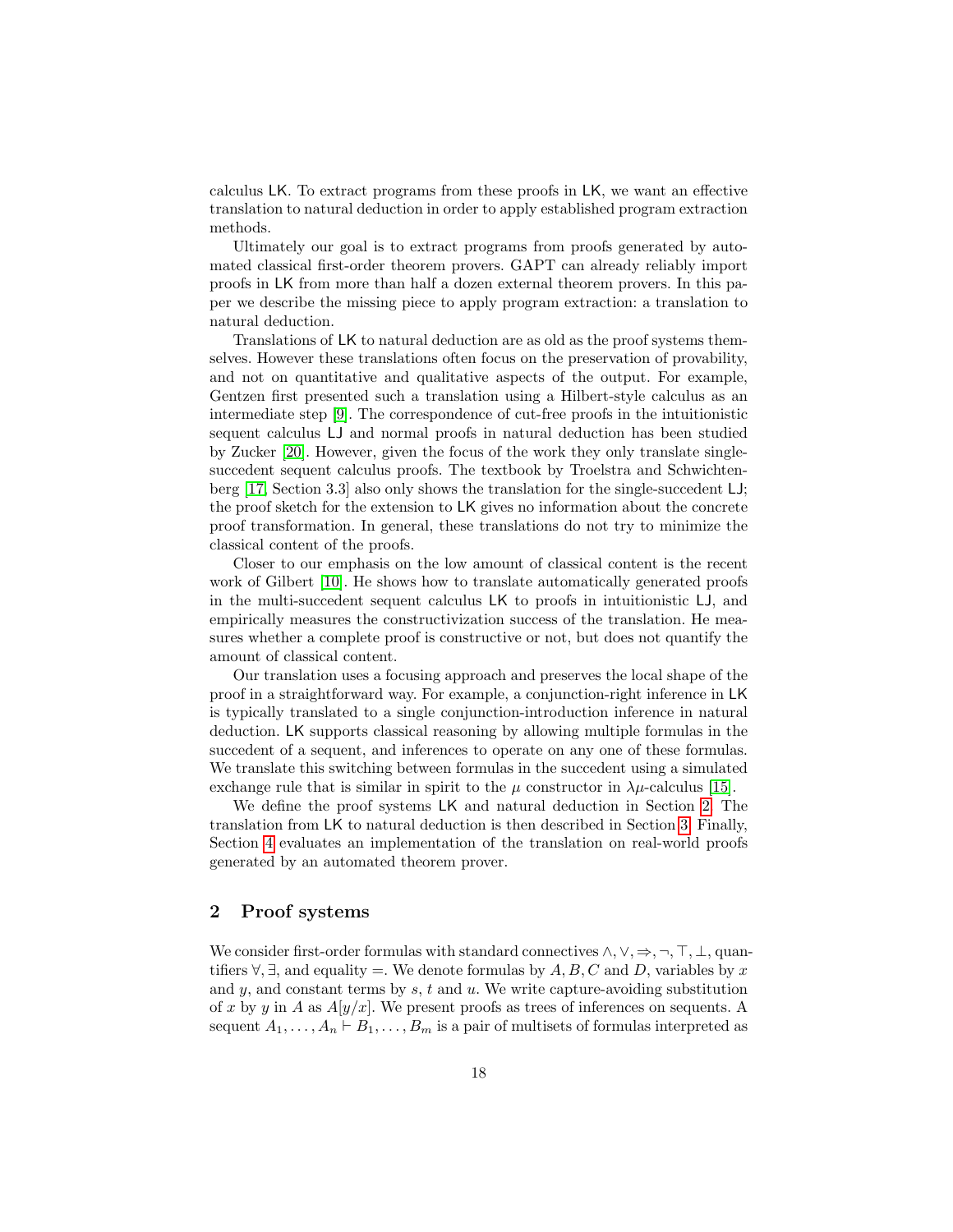$(\bigwedge_{i=1}^{n} A_i) \Rightarrow (\bigvee_{j=1}^{m} B_j)$ . We denote multisets of formulas by  $\Gamma, \Delta, \Sigma$  and  $\Pi$ . We abbreviate union using comma: e.g.,  $\Gamma$ ,  $\Sigma = \Gamma \cup \Sigma$  and  $\Gamma$ ,  $A = \Gamma \cup \{A\}$ . Negation of a multiset of formulas  $\neg \Gamma$  is interpreted as  $\{\neg A \mid A \in \Gamma\}$ . The left-hand side of the sequent symbol is the antecedent, and the right-hand side is the succedent of a sequent. The sequent above the inference rule is the premise and the sequent below the rule is the conclusion. We will also write  $\frac{\pi}{\Gamma \vdash \Delta}$  to refer to a proof  $\pi$  with conclusion  $\Gamma \vdash \Delta$ .

Figure [1](#page-3-0) lists the inference rules of the sequent calculus  $LK<sup>3</sup>$  $LK<sup>3</sup>$  $LK<sup>3</sup>$ . The inference rules of natural deduction (ND) are listed in sequent form in Figure [2.](#page-4-0) Our version of ND allows classical derivations by providing a rule for the excluded middle. We say the main formula of an inference rule in LK is the formula derived by the rule. For instance, for the  $(\wedge:\mathbf{r})$ -rule the main formula is  $A \wedge B$ .

Induction rule for natural numbers: In the case of the natural numbers (constructors 0 of arity 0 and s of arity 1) the induction rules for LK and ND reduce to

$$
\frac{\overline{r_1} \overline{\vdash} \overline{\Delta}_1, \overline{F[0]} \quad \overline{F[x]}, \overline{r_2} \overline{\vdash} \overline{\Delta}_2, \overline{F[sx]} \quad \text{(ind)} \qquad \text{and} \qquad \frac{\overline{r_1} \overline{\vdash} \overline{F[0]} \quad \overline{F[x]}, \overline{r_2} \overline{\vdash} \overline{F[sx]} \quad \text{(ind)} \quad \overline{r_1, r_2} \overline{\vdash} \overline{F[sx]} \quad \text{(ind)}
$$

respectively.

Symmetry and transitivity of equality: Even though we only include reflexivity and rewriting as inference rules for equality, symmetry and transitivity are derivable. The sequent calculus derivation of symmetry is depicted on the left and the natural deduction derivation on the right.

$$
\frac{\begin{array}{c}\n\overline{\phantom{0}}\mid s=s \text{ (refl)} \\
\hline\ns=t\vdash s=s \\
s=t\vdash t=s \text{ (} \end{array}\n\end{array}\n\qquad\n\frac{\overline{\phantom{0}}\cdot s=t\vdash s=t \text{ (ax)}}{s=t\vdash s=t \text{ (}\overline{\phantom{0}}\cdot t=s \text{ (}\overline{\phantom{0}}\cdot \text{)}(\overline{\phantom{0}}\cdot \text{)}(\overline{\phantom{0}}\cdot \text{)}(\overline{\phantom{0}}\cdot \text{)}(\overline{\phantom{0}}\cdot \text{)}(\overline{\phantom{0}}\cdot \text{)}(\overline{\phantom{0}}\cdot \text{)}(\overline{\phantom{0}}\cdot \text{)}(\overline{\phantom{0}}\cdot \text{)}
$$

The derivations of transitivity are as follows—again, sequent calculus on the left and natural deduction on the right.

$$
\frac{s=t\vdash s=t}{s=t,t=u\vdash s=t} \begin{pmatrix} ax \\ w\end{pmatrix}
$$
\n
$$
\frac{s=t\vdash s=t}{s=t\vdash t=s} \begin{pmatrix} \frac{-1}{2} \\ \frac{-1}{2} \\ \frac{-1}{2} \\ \frac{-1}{2} \\ \frac{-1}{2} \\ \frac{-1}{2} \\ \frac{-1}{2} \\ \frac{-1}{2} \\ \frac{-1}{2} \\ \frac{-1}{2} \\ \frac{-1}{2} \\ \frac{-1}{2} \\ \frac{-1}{2} \\ \frac{-1}{2} \\ \frac{-1}{2} \\ \frac{-1}{2} \\ \frac{-1}{2} \\ \frac{-1}{2} \\ \frac{-1}{2} \\ \frac{-1}{2} \\ \frac{-1}{2} \\ \frac{-1}{2} \\ \frac{-1}{2} \\ \frac{-1}{2} \\ \frac{-1}{2} \\ \frac{-1}{2} \\ \frac{-1}{2} \\ \frac{-1}{2} \\ \frac{-1}{2} \\ \frac{-1}{2} \\ \frac{-1}{2} \\ \frac{-1}{2} \\ \frac{-1}{2} \\ \frac{-1}{2} \\ \frac{-1}{2} \\ \frac{-1}{2} \\ \frac{-1}{2} \\ \frac{-1}{2} \\ \frac{-1}{2} \\ \frac{-1}{2} \\ \frac{-1}{2} \\ \frac{-1}{2} \\ \frac{-1}{2} \\ \frac{-1}{2} \\ \frac{-1}{2} \\ \frac{-1}{2} \\ \frac{-1}{2} \\ \frac{-1}{2} \\ \frac{-1}{2} \\ \frac{-1}{2} \\ \frac{-1}{2} \\ \frac{-1}{2} \\ \frac{-1}{2} \\ \frac{-1}{2} \\ \frac{-1}{2} \\ \frac{-1}{2} \\ \frac{-1}{2} \\ \frac{-1}{2} \\ \frac{-1}{2} \\ \frac{-1}{2} \\ \frac{-1}{2} \\ \frac{-1}{2} \\ \frac{-1}{2} \\ \frac{-1}{2} \\ \frac{-1}{2} \\ \frac{-1}{2} \\ \frac{-1}{2} \\ \frac{-1}{2} \\ \frac{-1}{2} \\ \frac{-1}{2} \\ \frac{-1}{2} \\ \frac{-1}{2} \\ \frac{-1}{2} \\ \frac{-1}{2} \\ \frac{-1}{2} \\ \frac{-1}{2} \\ \frac{-1}{2} \\ \frac{-1}{2} \\ \frac{-1}{2} \\ \frac{-1}{2} \\ \frac{-1}{2} \\ \frac{-1}{2} \\ \frac{-1}{2} \\ \frac{-1}{2} \\ \frac{-1}{2} \\ \frac{-1}{2} \\ \frac{-1}{
$$

Examples: We will illustrate the proof systems using a proof of double-negation elimination in sequent calculus on the left, and using natural deduction on the right.

$$
\begin{array}{c|c}\n\hline\n\frac{A \vdash A}{\vdash A, \neg A} \text{(ax)} & \overline{\neg A \vdash \neg A} \text{(ax)} & \overline{\neg A \vdash \neg A} \text{(ax)} \\
\hline\n\frac{A \vdash A}{\neg A, \neg A} \text{(a)} & \overline{\neg A, \neg A \vdash \bot} \text{(b)} \\
\hline\n\frac{A \vdash A}{\neg A, \neg A \vdash A} \text{(b)} & \overline{\neg A, \neg A \vdash A} \text{(b)} \\
\hline\n\frac{A \vdash A}{\vdash \neg A \Rightarrow A} \text{(b)} & \overline{\neg A, \neg A \vdash A} \text{(b)} \\
\hline\n\frac{A \vdash A}{\vdash \neg A \Rightarrow A} \text{(b)} & \overline{\neg A, \neg A \vdash A} \text{(c)} \\
\hline\n\end{array}
$$

<span id="page-2-0"></span><sup>&</sup>lt;sup>3</sup> Our implementation furthermore supports definition and theory rules which we omit for brevity.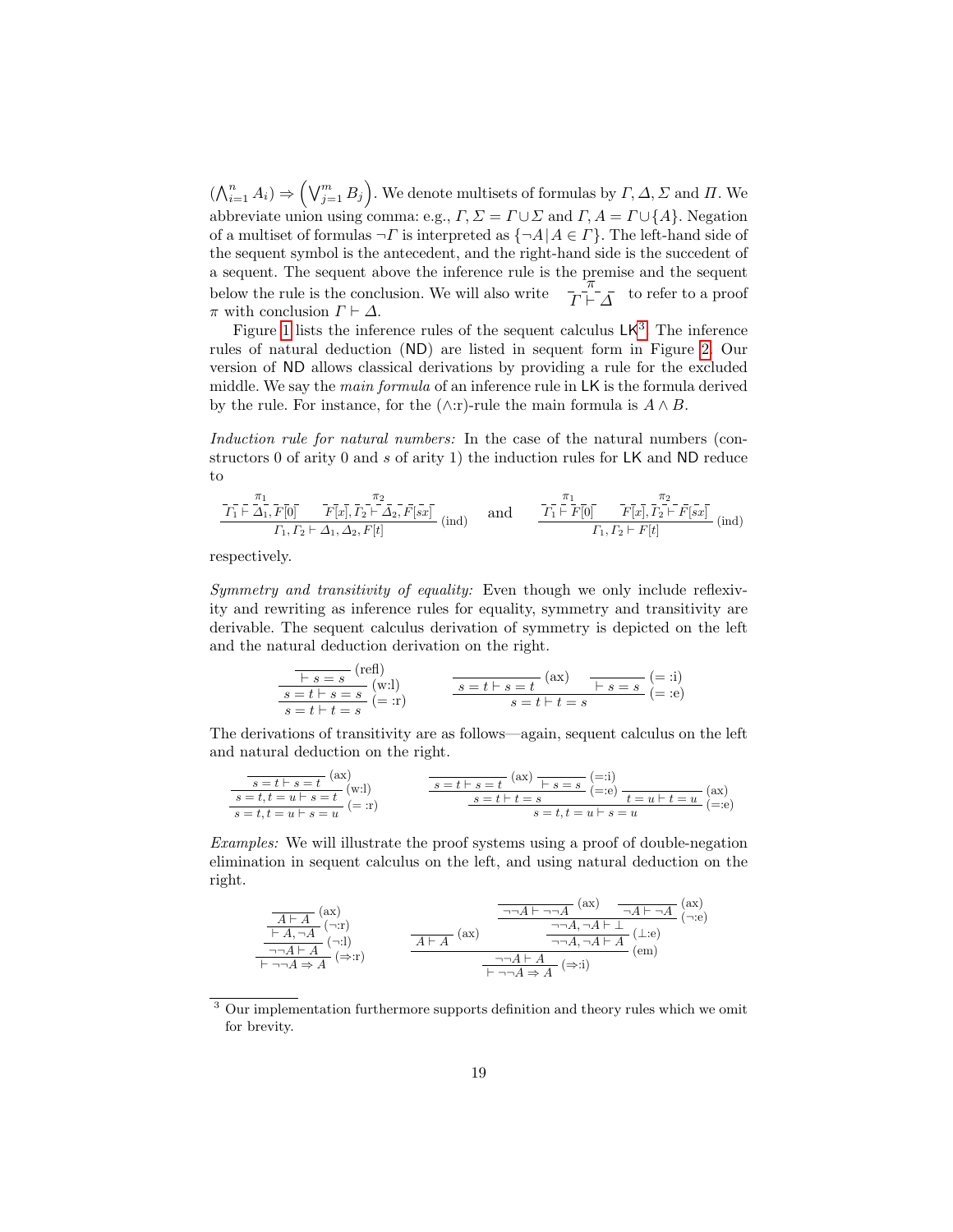Axioms

$$
\frac{}{\mathcal{A}\vdash A} \text{ (ax)} \qquad \frac{}{\vdash \top} \text{ (T)} \qquad \frac{}{\vdash t = t} \text{ (refl)} \qquad \frac{}{\bot \vdash} \text{ (}\bot\text{)}
$$

Cut

$$
\frac{\varGamma\vdash\varDelta, A\qquad A, \varSigma\vdash\Pi}{\varGamma,\varSigma\vdash\varDelta,\varPi}\;(\mathrm{cut})
$$

Structural

$$
\frac{\Gamma \vdash \Delta}{A, \Gamma \vdash \Delta} \text{ (w:l)} \qquad \qquad \frac{A, A, \Gamma \vdash \Delta}{A, \Gamma \vdash \Delta} \text{ (c:l)} \qquad \qquad \frac{\Gamma \vdash \Delta}{\Gamma \vdash \Delta, A} \text{ (w.r)} \qquad \qquad \frac{\Gamma \vdash \Delta, A, A}{\Gamma \vdash \Delta, A} \text{ (c.r)}
$$

Propositional

| $A, B, \Gamma \vdash \Delta$                                   | $\Gamma \vdash \Delta, A$ | $\Sigma \vdash \Pi, B$                                                                                    |                                                                     |             |
|----------------------------------------------------------------|---------------------------|-----------------------------------------------------------------------------------------------------------|---------------------------------------------------------------------|-------------|
| $A \land B, \Gamma \vdash \Delta$                              | $(\land:1)$               | $\frac{\Gamma \vdash \Delta, A \quad \Sigma \vdash \Pi, B}{\Gamma, \Sigma \vdash \Delta, \Pi, A \land B}$ | $(\land: r)$                                                        |             |
| $A, \Gamma \vdash \Delta$                                      | $B, \Sigma \vdash \Pi$    | $(\lor:1)$                                                                                                | $\frac{\Gamma \vdash \Delta, A, B}{\Gamma \vdash \Delta, A \lor B}$ | $(\lor: r)$ |
| $\frac{\Gamma \vdash \Delta, A}{\neg A, \Gamma \vdash \Delta}$ | $(\neg:1)$                | $\frac{A, \Gamma \vdash \Delta}{\Gamma \vdash \Delta, \neg A}$                                            | $(\neg: r)$                                                         |             |
| $\frac{\Gamma \vdash \Delta, A}{\neg A, \Gamma \vdash \Delta}$ | $(\neg:1)$                | $\frac{A, \Gamma \vdash \Delta}{\Gamma \vdash \Delta, \neg A}$                                            | $(\neg: r)$                                                         |             |
| $A \Rightarrow B, \Gamma, \Sigma \vdash \Delta, \Pi$           | $(\Rightarrow:1)$         | $\frac{A, \Gamma \vdash \Delta, B}{\Gamma \vdash \Delta, A \Rightarrow B}$                                | $(\Rightarrow: r)$                                                  |             |

## Quantification

$$
\begin{array}{ccc} \underline{A[t/x],\varGamma\vdash\varDelta} & (\forall\text{:}l) & \quad \ \, \frac{A[y/x],\varGamma\vdash\varDelta}{\exists xA,\varGamma\vdash\varDelta} \; (\exists\text{:}l) & \quad \ \, \frac{\varGamma\vdash\varDelta,A[y/x]}{\varGamma\vdash\varDelta,\forall xA} \; (\forall\text{:}r) & \quad \ \, \frac{\varGamma\vdash\varDelta,A[t/x]}{\varGamma\vdash\varDelta,\exists xA} \; (\exists\text{:}r) \end{array}
$$

The variable y must not occur free in  $\Gamma$ ,  $\Delta$  or A.

#### Equational

$$
\begin{aligned} \frac{s=t,A[T/s],\varGamma\vdash\varDelta}{s=t,A[T/t],\varGamma\vdash\varDelta}\text{ }(\text{=:l})\\ \end{aligned} \qquad \qquad \begin{aligned} \frac{s=t,\varGamma\vdash\varDelta,A[T/s]}{s=t,\varGamma\vdash\varDelta,A[T/t]} \text{ }(\text{=:r})\\ \end{aligned}
$$

Each equation rule replaces an arbitrary number of occurrences of T.

#### Induction

$$
\frac{\frac{\pi_1}{\mathcal{S}_1} - \frac{\pi_2}{\mathcal{S}_2} - \dots - \frac{\pi_n}{\mathcal{S}_n}}{\Gamma_1, \dots, \Gamma_n \vdash \Delta_1, \dots, \Delta_n, F[t]} \; (\text{ind})
$$

The induction rule applies to arbitrary algebraic data types. Let  $c_1, \ldots, c_n$  be the constructors of a type and let  $k_i$  be the arity of  $c_i$ . Let  $F[x]$  be a formula with x a free variable of the appropriate type. Then we call the sequent  $S_i \stackrel{\text{def}}{=}$  $F[x_1], \ldots, F[x_{k_i}], \Gamma_i \vdash \Delta_i, F[c_i(x_1, \ldots, x_{k_i})]$  the *i*-th induction step.

<span id="page-3-0"></span>Fig. 1. The sequent calculus LK.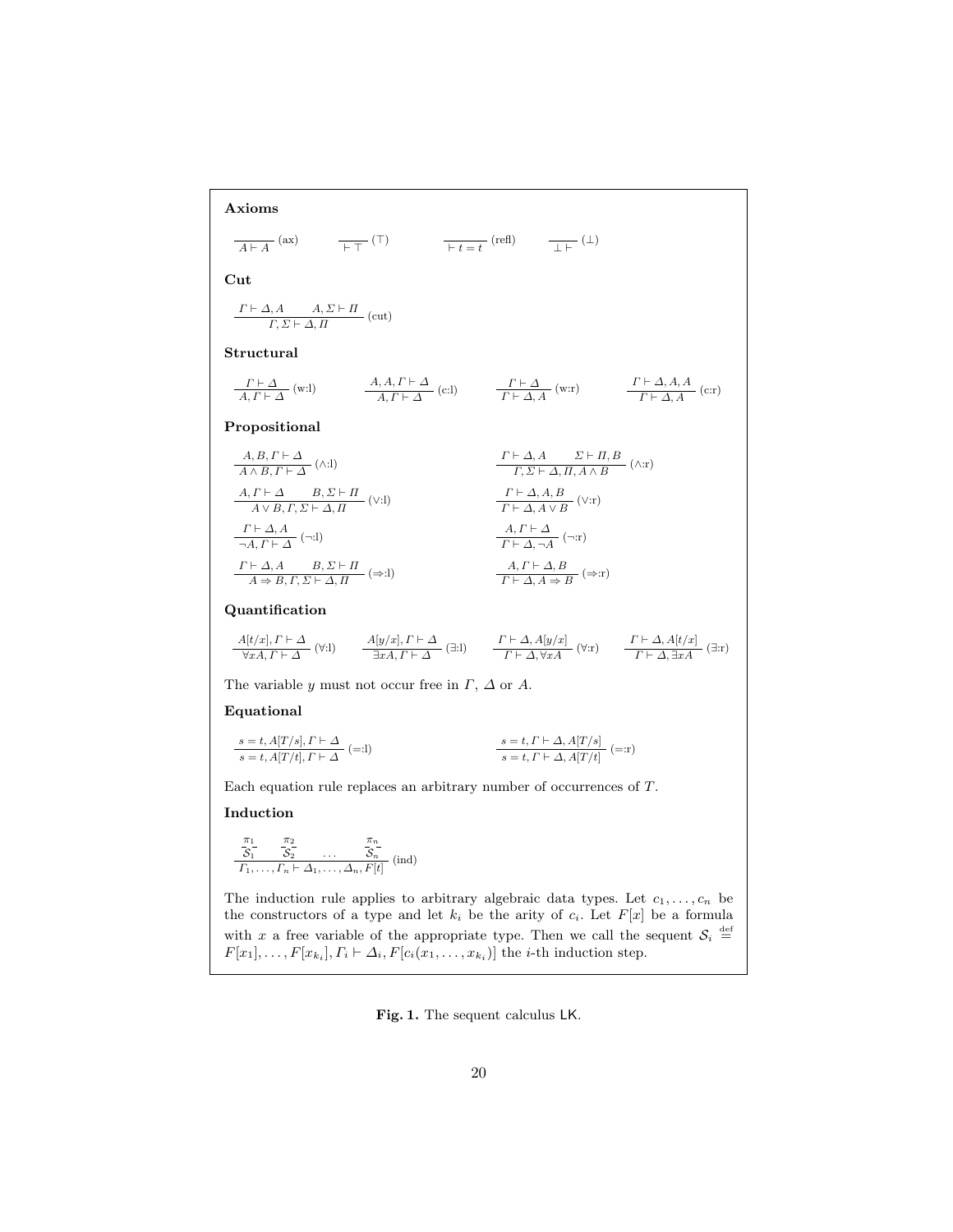# Axioms

 $\frac{}{A \vdash A}$  (ax)  $\frac{}{\vdash\top}$  (T)

Structural

$$
\frac{\Gamma \vdash B}{A, \Gamma \vdash B} \text{ (w)} \qquad \qquad \frac{A, A, \Gamma \vdash B}{A, \Gamma \vdash B} \text{ (c)}
$$

## Propositional

| $\Gamma \vdash A \land B$       | $(\lambda : e1)$                             | $\Gamma \vdash A$                            | $\Pi \vdash B$                                       | $(\lambda : i)$ |
|---------------------------------|----------------------------------------------|----------------------------------------------|------------------------------------------------------|-----------------|
| $\Gamma \vdash A \land B$       | $(\lambda : e2)$                             |                                              |                                                      |                 |
| $\Gamma \vdash B$               | $(\lambda : e2)$                             | $\Gamma \vdash A \land B$                    | $(\lambda : i)$                                      |                 |
| $\Gamma \vdash A \lor B$        | $\Pi, A \vdash C$                            | $\Delta, B \vdash C$                         | $\Gamma \vdash A \lor B$                             | $(\vee : i)$    |
| $\Gamma, \Pi, \Delta \vdash C$  | $\Gamma \vdash A \lor B$                     | $(\vee : i)$                                 |                                                      |                 |
| $\Gamma \vdash \neg A$          | $\Pi \vdash A$                               | $(\neg : e)$                                 | $\Gamma \vdash A$                                    | $(\vee : i2)$   |
| $\Gamma \vdash A \Rightarrow B$ | $\Pi \vdash A$                               | $(\Rightarrow : e)$                          | $\frac{A, \Gamma \vdash \bot}{\Gamma \vdash \neg A}$ | $(\neg : i)$    |
| $\Gamma \vdash \bot$            | $\frac{A, \Gamma \vdash B}{\Gamma \vdash A}$ | $\frac{A, \Gamma \vdash B}{\Gamma \vdash A}$ | $(\Rightarrow : i)$                                  |                 |

## Quantification

$$
\begin{array}{c}\n\frac{\Gamma \vdash \forall x A}{\Gamma \vdash A[t/x]} \quad (\forall \text{:}e) \\
\frac{\Gamma \vdash A[t/x]}{\Gamma \vdash \forall x A} \quad (\forall \text{:}i) \\
\frac{\Gamma \vdash \exists x A}{\Gamma, \Pi \vdash B} \\
\frac{\Gamma \vdash A[t/x]}{\Gamma \vdash \exists x A} \quad (\exists \text{:}e)\n\end{array}
$$

The variable  $y$  must not occur free in  $\Gamma$ ,  $\Pi$  or  $B$ .

#### Equational

$$
\frac{\Gamma \vdash s = t \qquad \Pi \vdash A[s/x]}{\Gamma, \Pi \vdash A[t/x]} \text{ (=:e)} \qquad \qquad \overline{\phantom{0}} \vdash t = t \qquad \text{ (=:i)}
$$

#### Excluded Middle

$$
\frac{\varGamma, A \vdash B \qquad \varPi, \neg A \vdash B}{\varGamma, \varPi \vdash B} \; (\text{em})
$$

Induction

$$
\frac{\overline{c}_1}{\overline{S}_1} \quad \frac{\overline{c}_2}{\overline{S}_2} \quad \dots \quad \frac{\overline{c}_n}{\overline{S}_n} \quad (\text{ind})
$$
  

$$
\Gamma_1, \dots, \Gamma_n \vdash F[t]
$$

The induction rule applies to arbitrary algebraic data types. Let  $c_1, \ldots, c_n$  be the constructors of a type and let  $k_i$  be the arity of  $c_i$ . Let  $F[x]$  be a formula with x a free variable of the appropriate type. Then we call the sequent  $S_i \stackrel{\text{def}}{=}$  $F[x_1], \ldots, F[x_{k_i}], \Gamma_i \vdash F[c_i(x_1, \ldots, x_{k_i})]$  the *i*-th induction step.

# <span id="page-4-0"></span>**Fig. 2.** Natural deduction ND.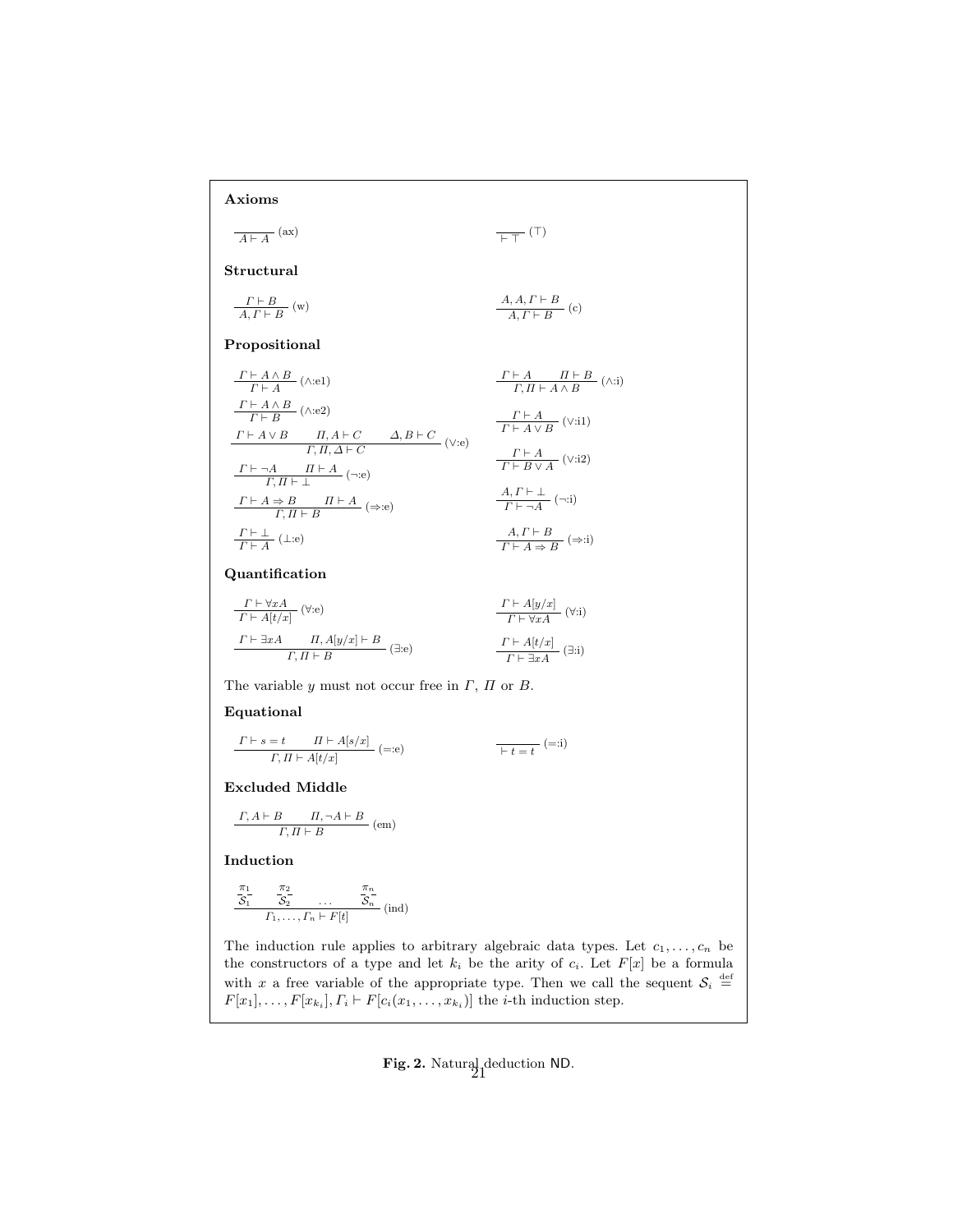## <span id="page-5-0"></span>3 Translating LK to ND

One of the main differences between our sequent calculus and natural deduction is that natural deduction allows just a single formula in the succedent. In order to translate LK to ND our translation thus focuses on one formula in the succedent of the conclusion of the LK proof. The focused formula forms the succedent of the obtained ND proof, whereas the other formulas are negated and move to the antecedent. If possible, our algorithm directly proves the focused formula in ND. Otherwise, it first exchanges the succedent formula of the ND proof with the needed main formula via the macro rule (ex) defined in Figure [3,](#page-5-1) and then proves it. The translation then proceeds recursively up the LK proof tree.

$$
\frac{\Gamma, \neg A \vdash B}{\Gamma, \neg B \vdash A} \text{ (ex--a)} \qquad \qquad \frac{\neg B \vdash \neg B \quad (\text{ax})}{\Gamma, \neg B, \neg A \vdash \bot} \quad (\neg \text{e})
$$
\n(a) Exchange macro rule. 
$$
\frac{A \vdash A}{\Gamma, \neg B \vdash A} \text{ (ax)} \qquad \qquad \frac{\Gamma, \neg B, \neg A \vdash \bot}{\Gamma, \neg B, \neg A \vdash A} \text{ (the)}
$$
\n(b) Definition of the exchange rule.

<span id="page-5-1"></span>Fig. 3. The exchange rule  $(ex_{\neg A})$  and its definition. If B equals  $\perp$  in the premise of the rule, then (ex) simplifies to  $(\perp$ :e) followed by (em). We drop the subscript if the exchanged formula is clear from the context.

The translation function Tr takes two arguments. The first argument is an LK proof  $\pi$  with conclusion  $\Gamma \vdash \Delta$ . The second argument is either an arbitrary formula in the succedent  $\Delta$ , say  $A$ , or  $-$  if the succedent is empty and the argument is to be ignored. We call  $A$  the *focused formula*. Tr then produces an ND proof of the corresponding sequent, where the focused formula is the single formula in the succedent of the ND proof's conclusion:

If 
$$
\overline{T} \vdash \overline{\Delta}
$$
 with  $A \in \Delta$ , then  $\overline{T}, \neg(\overline{\Delta} - \overline{\{A\}}) \vdash \overline{A}$   
and if  $\overline{T} \vdash \neg$ , then  $\overline{T} \vdash (\pi, -)$   
 $\overline{T} \vdash \bot$ 

We define TR inductively on the structure of the proof. We perform a case distinction on the last rule of the LK proof and on which formula is focused. Before presenting the case analysis, we revisit our example and demonstrate Tr by applying it to the proof of double-negation elimination in Figure [4.](#page-6-0)

#### Inductive definition of the translation

Axioms: The axioms form the base cases:

$$
\operatorname{Tr}\left(\begin{array}{c}\overline{A \vdash A}\end{array}\right) \stackrel{\text{def}}{=} \overline{A \vdash A}\end{array} \quad \begin{array}{c}\text{Tr}\left(\begin{array}{c}\overline{+T}\end{array}\right) \cdot \overline{T}\right) \stackrel{\text{def}}{=} \overline{+T}\end{array} \quad \begin{array}{c}\text{Tr}\left(\begin{array}{c}\overline{+T}\end{array}\right) \cdot \overline{T}\right) \stackrel{\text{def}}{=} \overline{+T}\end{array} \quad \begin{array}{c}\text{(7)}\\ \text{Tr}\left(\begin{array}{c}\overline{+t=t}\end{array}\right) \cdot \text{Tr}\left(\begin{array}{c}\overline{+T}\end{array}\right) \cdot \overline{T}\right) \stackrel{\text{def}}{=} \overline{+L}\end{array} \quad \begin{array}{c}\text{(ax)}\\ \text{(ax)}\end{array}
$$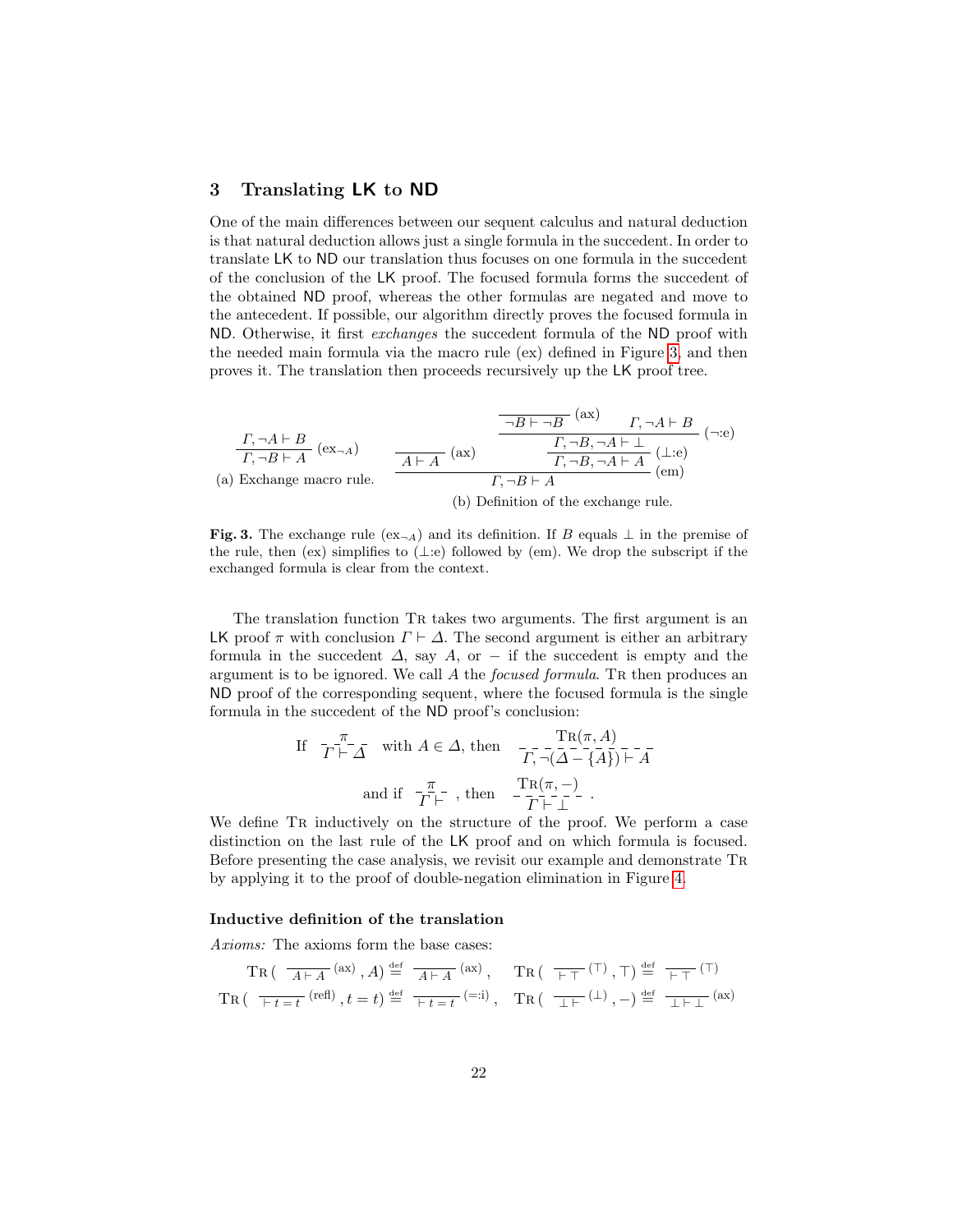<span id="page-6-4"></span><span id="page-6-3"></span><span id="page-6-2"></span><span id="page-6-1"></span>
$$
Tr\left(\begin{array}{c}\frac{A+A}{\frac{A+A}{\frac{A+A}{\frac{A+A}{\frac{A+A}{\frac{A+A}{\frac{A+A}{\frac{A+A}{\frac{A+A{A}}{A}}}}}}(\neg 1)}},\neg\neg A\Rightarrow A\right) & Tr\left(\begin{array}{c}\frac{A+A}{\frac{A+A}{\frac{A+A}{\frac{A+A}{\frac{A+A}{\frac{A+A}{\frac{A+A}{\frac{A+A}{\frac{A+A}{\frac{A+A}{\frac{A+A}{\frac{A+A}{\frac{A+A}{\frac{A+A}{\frac{A+A}{\frac{A+A}{\frac{A+A}{\frac{A+A}{\frac{A+A}{\frac{A+A}{\frac{A+A}{\frac{A+A}{\frac{A+A}{\frac{A+A}{\frac{A+A{A}}}}}}}}}}}}(\text{a})\\(a)\\Tr\left(\begin{array}{c}\frac{A+A}{\frac{A+A}{\frac{A+A}{\frac{A+A}{\frac{A+A{A}}}}}}(\neg r),A\right)\\Tr\left(\frac{A+A}{\frac{A+A}{\frac{A+A}{\frac{A+A}{\frac{A+A{A}}}}}}(\neg r),A\right)\\Tr\left(\frac{A+A}{\frac{A+A}{\frac{A+A}{\frac{A+A}{\frac{A+A}{\frac{A+A}{\frac{A+A}{\frac{A+A}{\frac{A+A}{\frac{A+A}{\frac{A+A}{\frac{A+A}{\frac{A+A}{\frac{A+A}{\frac{A+A}{\frac{A+A}{\frac{A+A}{\frac{A+A}{\frac{A+A}{\frac{A+A}{\frac{A+A}{\frac{A+A}{\frac{A+A}{\frac{A+A}{\frac{A+A}{\frac{A+A}{\frac{A+A}{\frac{A+A}{\frac{A+A}{\frac{A+A}{\frac{A+A}{\frac{A+A}{\frac{A+A}{\frac{A+A}{\frac{A+A}{\frac{A+A}{\frac{A+A}{\frac{A+A}{\frac{A+A}{\frac{A+A}{\frac{A+A}{\frac{A+A}{\frac{A+A}{\frac{A+A}{\frac{A+A}{\frac{A+A}{\frac{A+A}{\frac{A+A}{\frac{A+A}{\frac{A+A}{\frac{A+A}{\frac{A+A}{\frac{A+A}{\frac{A+A}{\frac{A+A}{\frac{A+A}{\frac{A>A}{\frac{A+A}{\frac{A>A}{\frac{A+A}{\frac{A>A}{\frac{A>A}{\frac{A+A{A}}}}}}}}}}}}}}}}}}}}}}(-1)\right
$$

<span id="page-6-6"></span><span id="page-6-5"></span><span id="page-6-0"></span>**Fig. 4.** In order to derive  $\neg\neg A \Rightarrow A$ , which is the only formula in the succedent of the input proof's conclusion, we set it as the focus [\(4a\)](#page-6-1). We translate the  $(\Rightarrow$ :r)-rule using  $(\Rightarrow$ :i) and call TR recursively on the proof with the conclusion removed and the new focused formula  $A(4b)$  $A(4b)$ . The translation of  $(\neg \cdot \cdot \cdot)$  drops the conclusion  $(4c)$ . We notice that the focused formula A and the main formula of the last inference rule ( $\neg$ :r), i.e.,  $\neg A$ , do not match, so we change the focus to  $\neg A$  by introducing an exchange inference [\(4d\)](#page-6-4). Now that the main formula and the focused formula match, we translate  $(\neg x)$  using  $(ax)$ ,  $(\neg x)$ , and  $(\neg x)$  [\(4e\)](#page-6-5). Finally, the translation of the axiom is straightforward and we obtain an ND proof [\(4f\)](#page-6-6). Notice that the obtained proof is not normalized (unlike the example proof in Section [2\)](#page-1-0).

Exchange: For a right-inference rule (⊗:r) with  $\otimes \in \{\text{c}, \vee, \Rightarrow, \neg, \forall, \exists, =\},\}$  if the focused formula  $B$  is not the main formula  $A'$ , we first derive  $A'$  by changing the focus to  $A'$  and add an exchange inference as follows:

$$
\label{eq:TR} \operatorname{TR} \left( \begin{array}{cc} \overline{I^r \vdash \Delta}, \overline{A}, \overline{B} \\ \overline{I^r \vdash \Delta}, A', B} \left( \otimes \mathbf{r} \right) , B \end{array} \right) \stackrel{\mathrm{def}}{=} \begin{array}{c} \operatorname{TR} \left( \begin{array}{c} \overline{I^r \vdash \Delta}, \overline{A}, \overline{B} \\ \overline{I^r \vdash \Delta}, A', B} \left( \otimes \mathbf{r} \right) , A' \end{array} \right) \\ \overline{I^r \prime, \neg \Delta, \neg A' \vdash B} \left( \otimes \mathbf{r} \right) \end{array}.
$$

We treat the binary rule  $(\wedge:\mathbf{r})$  similarly. Let's consider the case where an arbitrary formula  $C$ , i.e., not the main formula  $A \wedge B$ , coming from the right subproof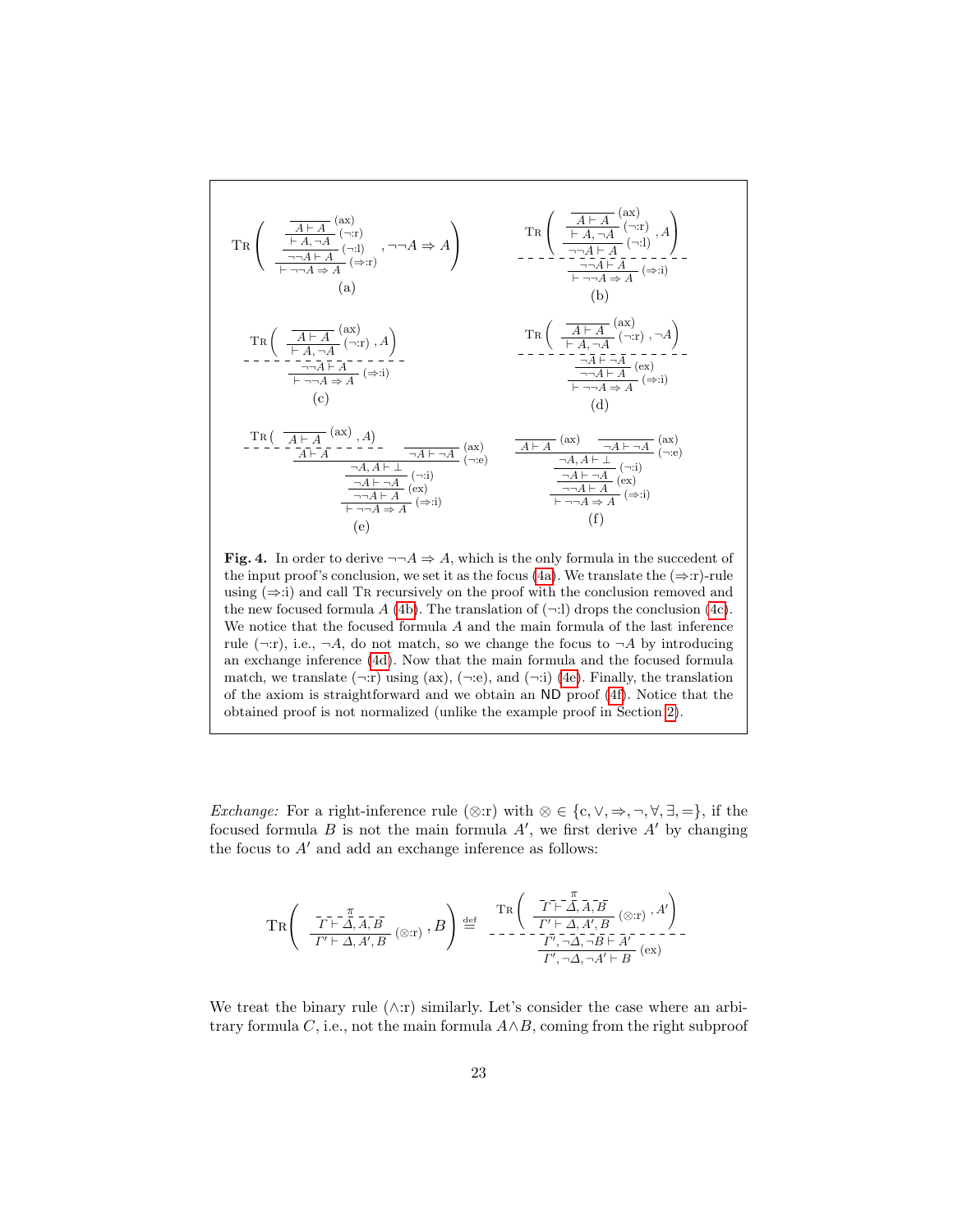$\pi_r$ , is focused (symmetric if C comes from  $\pi_l$ ):

$$
\operatorname{TR}\left(\begin{array}{c}\n\overline{T} \overline{F} \overline{A}, \overline{A} & \overline{\Sigma} \overline{F} \overline{H}, \overline{B}, \overline{C} \\
\overline{T}, \overline{\Sigma} \vdash \overline{A}, \overline{A} \land B, \overline{C}\n\end{array}\right) \stackrel{\text{def}}{=} \\
\operatorname{TR}\left(\begin{array}{c}\n\overline{T} \overline{F} \overline{A}, \overline{A} & \overline{\Sigma} \overline{F} \overline{H}, \overline{B}, \overline{C} \\
\overline{T}, \overline{\Sigma} \vdash \overline{A}, \overline{A} & \overline{\Sigma} \overline{F} \overline{H}, \overline{B}, \overline{C} \\
\overline{T}, \overline{\Sigma} \vdash \overline{A}, \overline{H}, A \land B, \overline{C}\n\end{array}\right) \\
\begin{array}{c}\n\text{Tr}\left(\begin{array}{cc}\n\overline{T} \overline{F} \overline{A}, \overline{A} & \overline{\Sigma} \overline{F} \overline{H}, \overline{B}, \overline{C} \\
\overline{T}, \Sigma \vdash \Delta, \overline{H}, A \land B, \overline{C}\n\end{array}\right) \\
\overline{T}, \overline{\Sigma}, \overline{A}, \overline{A}, \overline{H}, \overline{C} \vdash \overline{A} \land \overline{B}\n\end{array}\right) \\
\begin{array}{c}\n\overline{T}, \overline{\Sigma}, \overline{A}, \overline{A}, \overline{H}, \overline{C} \end{array}\right) \\
\text{(ax)}\n\end{array}
$$

We want to point out that the use of (ex) is often not necessary, even if the succedent contains multiple formulas—namely when the main formula is already in focus.

We now present the derivations for left-inferences with arbitrary formulas in focus, and right-inferences with the main formula in focus<sup>[4](#page-7-0)</sup>. TR maintains the focused formula between recursive calls and does not unnecessarily change the focus. When we have to make a choice, we pick the first formula in the succedent if it is non-empty, otherwise we set the focus to −. There is a choice when translating (w:r) (when the weakening formula is in focus) and when translating (∨:r). We omit cases where the succedent is empty and the focus is to be ignored if it does not affect the structure of the translated proof.

Structural rules: The structural rules are translated as follows:

$$
TR\left(\begin{array}{c}\n\overline{T} \vdash \overline{A}, \overline{B} \\
\overline{A}, \overline{I} \vdash \Delta, \overline{B} \\
\overline{A}, \overline{I} \vdash \Delta, \overline{B}\n\end{array} (w: l), B\right) \stackrel{\text{def}}{=} \frac{\overline{T} \cdot \overline{A} \cdot \overline{A} \cdot \overline{B}}{\overline{A}, \overline{I}, \neg \Delta \vdash B} (w) \nTR\left(\begin{array}{c}\n\overline{T} \vdash \overline{A}, \overline{A} \\
\overline{I} \vdash \Delta, \overline{A} \\
\overline{I} \vdash \Delta, A, B\n\end{array} (w: r), B\right) \stackrel{\text{def}}{=} \frac{\overline{T} \cdot \overline{A} \cdot \overline{A}}{\frac{\neg B, \overline{I}, \neg \Delta \vdash \overline{A}}{\neg A \vdash \overline{A}} (w) \nTR\left(\begin{array}{c}\n\overline{T} \vdash \overline{A}, \overline{A} \\
\overline{I} \vdash \Delta, A, B \\
\overline{I} \vdash \Delta, A, B\n\end{array} (w: r), A\right) \stackrel{\text{def}}{=} \frac{\overline{T} \cdot \overline{A} \cdot \overline{A} \cdot \overline{A}}{\frac{\neg B, \overline{I}, \neg \Delta \vdash \overline{A}}{\neg B, \overline{I}, \neg \Delta \vdash \overline{A}} (w) \nTR\left(\begin{array}{c}\n\overline{T} \vdash \overline{A}, \overline{A} \\
\overline{I} \vdash \Delta, \overline{A}, \overline{B}\n\end{array} (c: l), B\right) \stackrel{\text{def}}{=} \frac{\overline{T} \cdot \overline{A} \cdot \overline{A}}{\overline{A}, \overline{A}, \overline{I}, \neg \Delta \vdash B} (c) \nTR\left(\begin{array}{c}\n\overline{T} \vdash \overline{A}, \overline{B}, \overline{B} \\
\overline{I} \vdash \Delta, \overline{B} \\
\overline{I} \vdash \Delta, B\n\end{array} (c: l), B\right) \stackrel{\text{def}}{=} \frac{\overline{A}, \overline{A}, \overline{I}, \neg \Delta \vdash B}{
$$

Cut: The cut rule is translated as follows. The focus should be on a formula from the right side of the cut. If the focus is instead on a formula  $D \in \Delta$  from

<span id="page-7-0"></span><sup>4</sup> The (w:r)-rule is a special case for which we also show the case where an arbitrary formula is in focus.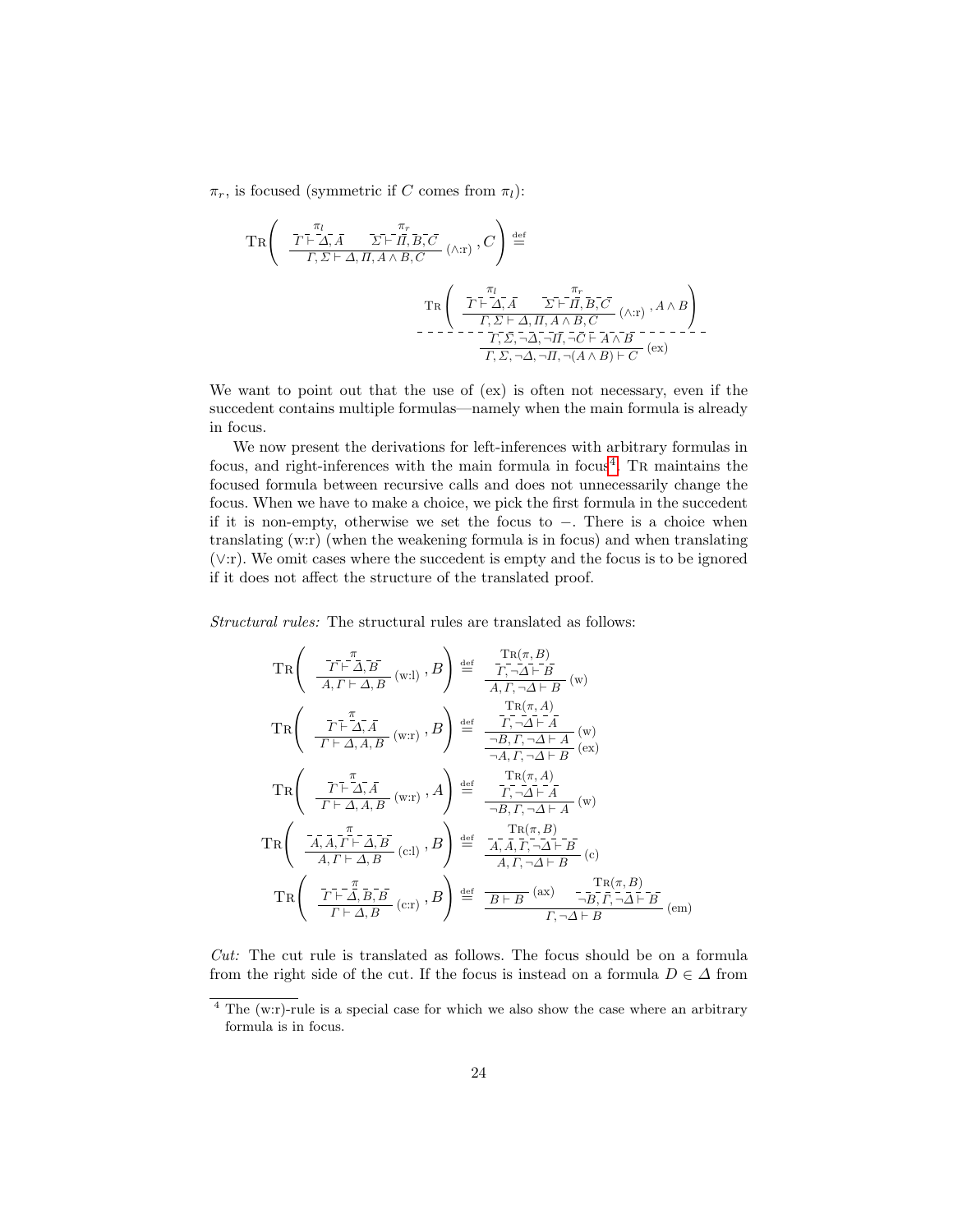the left side of the cut, we add an exchange inference  $(ex_{\neg D})$  after  $(\Rightarrow :e)$ .

$$
\operatorname{TR}\left(\begin{array}{cc} \frac{\tau}{I\Gamma+\Delta,\bar{A}} & \frac{\pi}{A,\bar{\Sigma}+\bar{H},\bar{B}} \\ \frac{\tau}{I,\Sigma+A,\bar{H},B} & (\mathrm{cut}) \end{array},B\right) \stackrel{\mathrm{def}}{=} \begin{array}{cc} \mathrm{TR}(\pi_l,A) & \frac{\tau}{A,\bar{\Sigma},\neg\bar{H}+\bar{B}} \\ \frac{\tau}{I,\neg\Delta+\bar{A}} & \frac{\tau}{\Sigma,\neg\bar{H}+A\Rightarrow B} \\ \frac{\tau}{I,\Sigma,\neg\Delta,\neg\bar{H}+B} & (\Rightarrow:\mathrm{i}) \end{array}
$$

Propositional rules: Next, we present the translation of the propositional rules, starting with negation. If B is absent in the translation of the  $(\neg r)$ -rule (resulting in  $A, \Gamma, \neg \Delta \vdash \bot$  being the conclusion of the translation of  $\pi$ ) we can omit the  $(ax)$  and  $(\neg :e)$  inferences.

$$
TR\left(\begin{array}{c}\n\overline{T}^{\pi}_{\text{H}}\overline{A}, \overline{F}^{\text{H}}\left(\neg A\right), -\n\end{array}\right) \stackrel{\text{def}}{=} \frac{\overline{A}^{\pi}_{\text{H}}\left(\text{ax}\right) - \overline{T}^{\text{R}}(\pi, A)}{\neg A, F^{\text{H}}\left(\neg A\right)}\n\begin{array}{c}\n\text{Tr}(\pi, A)\n\end{array}\n\end{array} (A; e)
$$
\n
$$
TR\left(\begin{array}{c}\n\overline{T}^{\text{H}}\overline{A}, \overline{A}, \overline{B}^{\text{H}}\left(\neg A\right), B\n\end{array}\right) \stackrel{\text{def}}{=} \begin{array}{c}\n-\overline{R}(\pi, B) \\
-\overline{A}, \overline{I}, \overline{A}, \overline{A}, \overline{B}^{\text{H}}\n\end{array} (A; e)
$$
\n
$$
TR\left(\begin{array}{c}\n\overline{T}^{\pi}_{\text{H}}\overline{A}, \overline{B}^{\text{H}}\overline{A}, \overline{B}^{\text{H}}\left(\neg A\right), -\overline{A}\n\end{array}\right) \stackrel{\text{def}}{=} \begin{array}{c}\n\overline{R}(\pi, B) \\
-\overline{A}, \overline{I}, \overline{A}, \overline{A}, \overline{B}^{\text{H}}\n\end{array} (A; e)
$$
\n
$$
TR\left(\begin{array}{c}\n\overline{A}, \overline{I}, \overline{I}, \overline{A}, \overline{B}^{\text{H}}\left(\neg A\right), -\overline{A}\n\end{array}\right) \stackrel{\text{def}}{=} \begin{array}{c}\n\overline{R}(\pi, B) \\
\overline{A}, \overline{I}, \overline{A}, \overline{A}, \overline{B}^{\text{H}}\n\end{array} \begin{array}{c}\n\overline{R}(\pi, B) \\
\overline{A}, \overline{I}, \overline{A}, \overline{A}, \overline{B}^{\text{H}}\n\end{array} (A; e)
$$

The conjunction rules are translated as follows:

$$
\operatorname{TR}\left(\begin{array}{c}\n\overline{A, B, \Gamma \vdash A, C} \\
\overline{A \wedge B, \Gamma \vdash A, C} \\
\overline{A \wedge B, \Gamma \vdash A, C} \\
\overline{A \wedge B \vdash A \wedge B} \\
\overline{A \wedge B \vdash A \wedge B} \\
\overline{A \wedge B \vdash A \wedge B} \\
\overline{A \wedge B \vdash A} \\
\overline{A \wedge B \vdash A \wedge B} \\
\overline{A \wedge B \vdash A} \\
\overline{A \wedge B \vdash A} \\
\overline{A \wedge B \vdash A} \\
\overline{A \wedge B \vdash A} \\
\overline{A \wedge B \vdash A} \\
\overline{A \wedge B \vdash A} \\
\overline{A \wedge B \vdash A} \\
\overline{A \wedge B \vdash A} \\
\overline{A \wedge B \wedge B} \\
\overline{A \wedge B, \Gamma, \neg \Delta \vdash C} \\
\overline{A \wedge B, \Gamma, \neg \Delta \vdash B} \\
\overline{A \wedge B, \Gamma, \neg \Delta \vdash B} \\
\overline{A \wedge B, \Gamma, \neg \Delta \vdash B} \\
\overline{A \wedge B, \Gamma, \neg \Delta \vdash C} \\
\overline{A \wedge B, \Gamma, \neg \Delta \vdash C} \\
\overline{A \wedge B, \Gamma, \neg \Delta \vdash C} \\
\overline{A \wedge B, \Gamma, \neg \Delta \vdash C} \\
\overline{A \wedge B, \Gamma, \neg \Delta \vdash C} \\
\overline{A \wedge B, \Gamma, \neg \Delta \vdash C} \\
\overline{A \wedge B, \Gamma, \neg \Delta \vdash C} \\
\overline{A \wedge B, \Gamma, \neg \Delta \vdash C} \\
\overline{A \wedge B, \Gamma, \neg \Delta \vdash C} \\
\overline{A \wedge B, \Gamma, \neg \Delta \vdash C} \\
\overline{A \wedge B, \Gamma, \neg \Delta \vdash C} \\
\overline{A \wedge B, \Gamma, \neg \Delta \vdash C} \\
\overline{A \wedge B, \Gamma, \Gamma} \\
\overline{A \wedge B} \\
\overline{A \wedge B, \Gamma, \Gamma} \\
\overline{A \wedge B} \\
\overline{A \wedge B} \\
\overline{A \wedge B} \\
\overline{A \wedge B} \\
\overline{
$$

$$
\operatorname{TR}\left(\begin{array}{cc} \frac{\pi_I}{\Gamma\vdash\Delta,\bar{A}} & \frac{\pi_r}{\Sigma\vdash\bar{H},\bar{B}} \\ \frac{\pi_I}{\Gamma,\Sigma\vdash\Delta,\bar{H},A\wedge B} & (\wedge:\mathbf{r}) \end{array},A\wedge B\right) \stackrel{\text{def}}{=} \begin{array}{cc} \frac{\operatorname{TR}(\pi_I,A)}{\Gamma,\neg\Delta\vdash\bar{A}} & \frac{\operatorname{TR}(\pi_r,B)}{\Sigma,\neg\bar{H}\vdash\bar{B}} \\ \frac{\pi_I}{\Gamma,\Sigma,\neg\Delta,\neg H\vdash A\wedge B} & (\wedge:\mathbf{i}) \end{array}
$$

The disjunction rules are handled next. If D is absent in the translation of the (∨:l)-rule (resulting in  $B, \Sigma, \neg \Pi \vdash \bot$  being the conclusion of the translation of  $\pi_r$ ) we can omit the (ax) and ( $\neg$ :e) inferences in the right branch of the derivation. The case where the focus is on  $D$  instead of  $C$  is symmetric.

$$
\operatorname{TR}\left(\begin{array}{cc} \frac{\overline{A}_{i}\overline{r}^{\overline{u}_{i}}\overline{\Delta}_{i}\overline{C} & \overline{B}_{i}\overline{\Sigma}\overline{\vdash}\overline{H}_{i}\overline{D}}{\overline{A}\vee B,\Gamma,\Sigma\vdash\Delta,\overline{H},C,\overline{D}} & (\vee\textbf{.}1) \end{array},C\right) \stackrel{\text{def}}{=} \frac{\operatorname{TR}(\pi_{r},D)}{\overline{B},\overline{\Sigma},\overline{\neg}\overline{H}\vdash\overline{D}} \xrightarrow{\neg D\vdash\neg D} \xrightarrow{\neg D\vdash\neg D} (\text{ax})}{\overline{A\vee B\vdash A\vee B} \xrightarrow{\text{TR}(\pi_{l},C)} \frac{\overline{B},\overline{\Sigma},\overline{\neg H}\vdash\overline{D}}{\overline{A}\vee\overline{B},\neg D,\Sigma,\neg H\vdash\bot} \xrightarrow{(\textbf{.}1)\text{e}} (\textbf{.}1)\text{e}(\textbf{.}2)\text{e}(\textbf{.}3)\text{e}(\textbf{.}4)\text{e}(\textbf{.}4)\text{e}(\textbf{.}4)\text{e}(\textbf{.}4)\text{e}(\textbf{.}4)\text{e}(\textbf{.}4)\text{e}(\textbf{.}4)\text{e}(\textbf{.}4)\text{e}(\textbf{.}4)\text{e}(\textbf{.}4)\text{e}(\textbf{.}4)\text{e}(\textbf{.}4)\text{e}(\textbf{.}4)\text{e}(\textbf{.}4)\text{e}(\textbf{.}4)\text{e}(\textbf{.}4)\text{e}(\textbf{.}4)\text{e}(\textbf{.}4)\text{e}(\textbf{.}4)\text{e}(\textbf{.}4)\text{e}(\textbf{.}4)\text{e}(\textbf{.}4)\text{e}(\textbf{.}4)\text{e}(\textbf{.}4)\text{e}(\textbf{.}4)\text{e}(\textbf{.}4)\text{e}(\textbf{.}4)\text{e}(\textbf{.}4)\text{e}(\textbf{.}4)\text{e}(\textbf{.}4)\text{e}(\textbf{.}4)\text{e}(\textbf{.}4)\text{e}(\textbf{.}4)\text{e
$$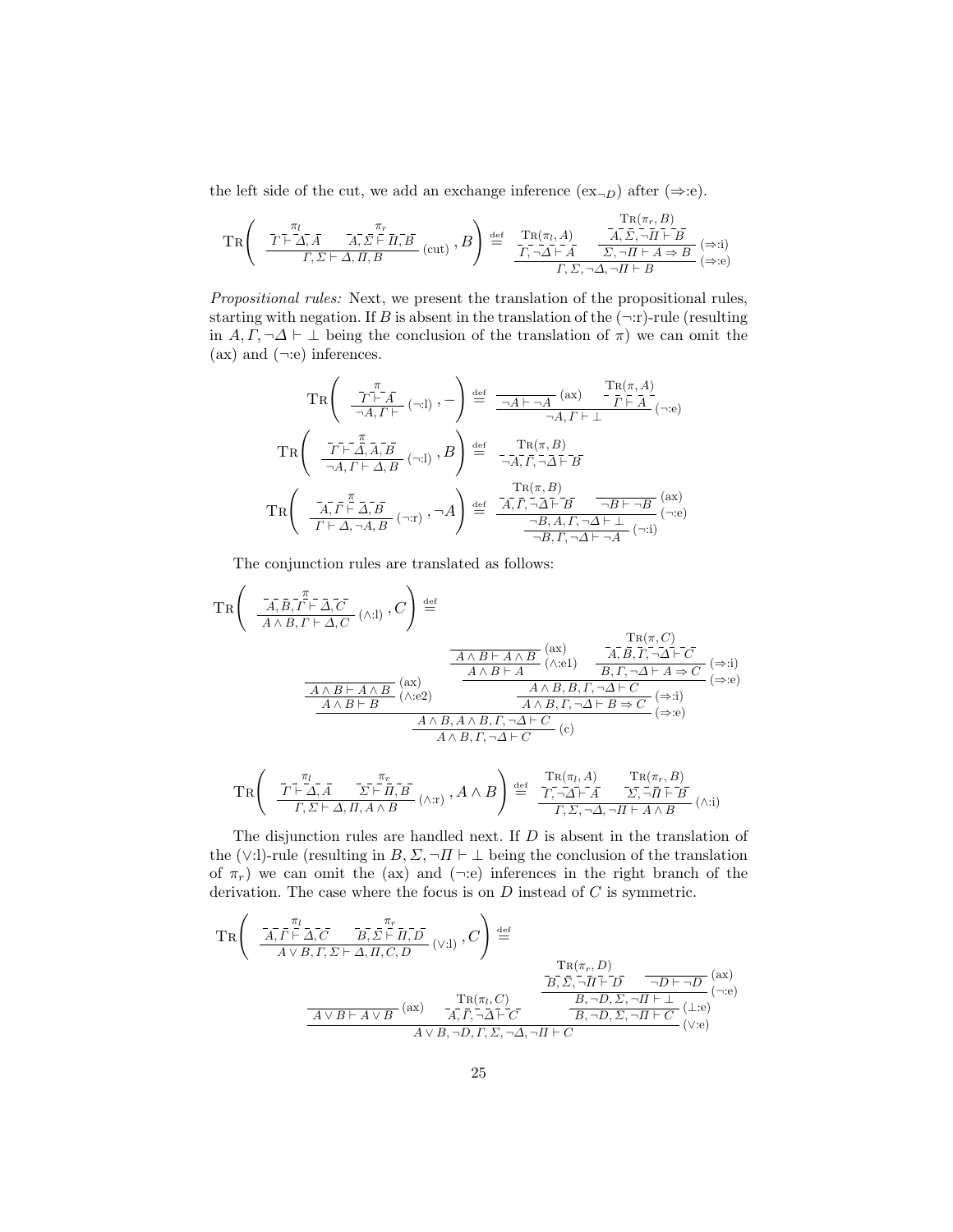$$
\operatorname{TR}\left(\begin{array}{cc} \overline{T\vdash} \overline{\mathcal{A}}, \overline{A}, \overline{B} \\ \overline{T\vdash} \mathcal{A}, A \vee B \end{array}(\vee : r), A \vee B\right) \stackrel{\text{def}}{=} \frac{\overline{A\vdash A}}{A\vdash A \vee B} \xrightarrow{\text{(v:ii)}} \frac{\overline{\text{Tr}(\pi, B)}}{\neg A, \overline{I}, \neg \Delta \vdash B} \xrightarrow{\text{(v:ii)}} (\vee : 2) \\ \overline{\text{(v:iii)}} \quad \overline{\text{Tr}(\pi, A \vee B)} \xrightarrow{\text{(v:iii)}} \overline{\text{Tr}(\pi, A \vee B)} \xrightarrow{\text{(v:iv)}} (\vee : 2) \\ \overline{\text{(cm)}} \quad \text{(cm)}
$$

The implication rules are translated as follows. The translation of  $(\Rightarrow !)$  works similar to the translation of the cut rule: the focus should be on a formula from the right subproof. If the focus is on a formula  $D \in \Delta$  instead, we add an exchange inference  $(ex_{\neg D})$  after the bottom-most  $(\Rightarrow :e)$ .

$$
\operatorname{TR}\left(\begin{array}{c}\n\overline{T}^{\frac{\pi_{l}}{L}}\overline{\Delta},\overline{A} & \overline{B},\overline{\Sigma}\vdash \overline{H},\overline{C} \\
\overline{A}\Rightarrow B,\Gamma,\Sigma\vdash\Delta,\overline{H},C\n\end{array}(\Rightarrow:1),\ C\right)\stackrel{\text{def}}{=}\n\begin{array}{c}\n\overline{\text{TR}}(\pi_{l},A) & \text{TR}(\pi_{r},C) \\
\overline{\text{TR}}(\pi_{l},A) & \overline{\text{TR}}(\pi_{r},C) \\
\overline{A}\Rightarrow B\vdash A\Rightarrow B & \overline{\text{FT}},\neg\overline{\Delta}\vdash \overline{A} \\
\overline{A}\Rightarrow B,\Gamma,\neg\Delta\vdash B & (\Rightarrow:e) & \overline{\text{DT}},\neg\overline{H}\vdash \overline{C} \\
\overline{A}\Rightarrow B,\Gamma,\Sigma,\neg\Delta,\neg\overline{H}\vdash C & (\Rightarrow:e)\n\end{array}
$$

$$
\operatorname{TR}\left(\begin{array}{c}\n\overline{A}, \overline{F} \stackrel{\pi}{\vdash} \overline{\Delta}, \overline{B} \\
\overline{F} \stackrel{\pi}{\vdash} \Delta, A \Rightarrow B\n\end{array} \right) \stackrel{\text{def}}{=} \frac{\operatorname{TR}(\pi, B)}{\overline{A}, \overline{F}, \neg \Delta \vdash B} \ (\Rightarrow \text{i})
$$

Quantifier rules: The quantifier rules are handled as follows:

$$
TR\left(\begin{array}{c}\n\overline{A[t/x],\Gamma\vdash\Delta,B}\n\end{array}(\forall:1) \; ,B\right) \stackrel{\text{def}}{=} \frac{\overline{A[t/x],\Gamma,-\Delta\vdash B}}{\overline{\Gamma,-\Delta\vdash A[t/x],\Gamma,-\Delta\vdash B}} \; (\Rightarrow:1) \quad \overline{\frac{\forall xA\vdash\forall xA}\n\begin{array}{c}\n\langle ax \rangle \\
\hline\n\overline{\forall xA,\Gamma\vdash\Delta,B}\n\end{array}}(\forall:e)\n\end{array} \tag{4.8}
$$
\n
$$
TR\left(\begin{array}{c}\n\overline{T\vdash\Delta,A[y/x]}\n\end{array}(\forall:1) \; ,B\right) \stackrel{\text{def}}{=} \frac{\overline{A[t/x],\Gamma,-\Delta\vdash B}\n\overline{\Gamma,-\Delta\vdash A[t/x] \Rightarrow B}}{\overline{\Gamma,-\Delta\vdash A[y/x]}\n\end{array} \quad (\Rightarrow:e)\n\begin{array}{c}\n\langle xA,\Gamma,-\Delta\vdash B\n\end{array} \quad (\Rightarrow:e)\n\end{array}
$$
\n
$$
TR\left(\begin{array}{c}\n\overline{T\vdash\Delta,A[y/x]}\n\end{array}(\forall:1) \; ,B\right) \stackrel{\text{def}}{=} \frac{\overline{\Gamma R(\pi,A[y/x])}}{\overline{\Gamma,-\Delta\vdash A[y/x]}\n\end{array} \quad (\forall:1)
$$
\n
$$
TR\left(\begin{array}{c}\n\overline{A[y/x],\Gamma\vdash\Delta,B}\n\end{array}(\exists:1) \; ,B\right) \stackrel{\text{def}}{=} \frac{\overline{\exists xA\vdash\exists xA}\n\begin{array}{c}\n\langle ax \rangle - \overline{A[y/x]},\Gamma,\neg\Delta\vdash B}\n\overline{\exists xA,\Gamma,\neg\Delta\vdash B}\n\end{array} \quad (\exists:e)\n\end{array}
$$
\n
$$
TR\left(\begin{array}{c}\n\overline{T\vdash\Delta,A[t/x]}\n\end{array}(\exists:1) \; ,B\right) \stackrel{\text{def}}{=} \frac{\overline{\Gamma R(\pi,A[y/x])}}{\overline{\exists xA,\Gamma,\neg\Delta\vdash B}\n\begin{array}{c}\n\overline{A[t/x]}\n\end{array} \quad (\exists:e)\n\end{array}
$$

Equational rules: The equational rules are translated as follows:

$$
\operatorname{TR}\left(\begin{array}{c}\frac{\pi}{s=t,A[T/s],\Sigma\vdash\bar{H},\bar{B}}\\ \frac{\pi}{s=t,A[T/t],\Sigma\vdash\bar{H},\bar{B}}\end{array}(\equiv:1),B\right)\stackrel{\text{def}}{=}\\\frac{A[T/t]\vdash A[T/t]}{(ax)\frac{s=t\vdash s=t} (ax)\frac{\pi}{s=s+t}}\begin{array}{c}\text{(-:i)}\\ \frac{\pi}{s=t,A[T/s],\Sigma,-\bar{H}\vdash\bar{B}}\\ \frac{\pi}{s=t,A[T/t]\vdash A[T/s]}\\ \frac{s=t,A[T/t]\vdash A[T/s]}{s=t,A[T/t],\Sigma,-\bar{H}\vdash\bar{B}}\end{array}(\Rightarrow:i)\begin{array}{c}\text{TR}(\pi,B)\\ \frac{\pi}{s=t,\bar{A}[T/s],\bar{\Sigma},-\bar{H}\vdash\bar{B}}\\ \frac{\pi}{s=t,\Sigma,-\bar{H}\vdash A[T/s]\Rightarrow\bar{B}}\end{array}(\Rightarrow:i)\end{array}
$$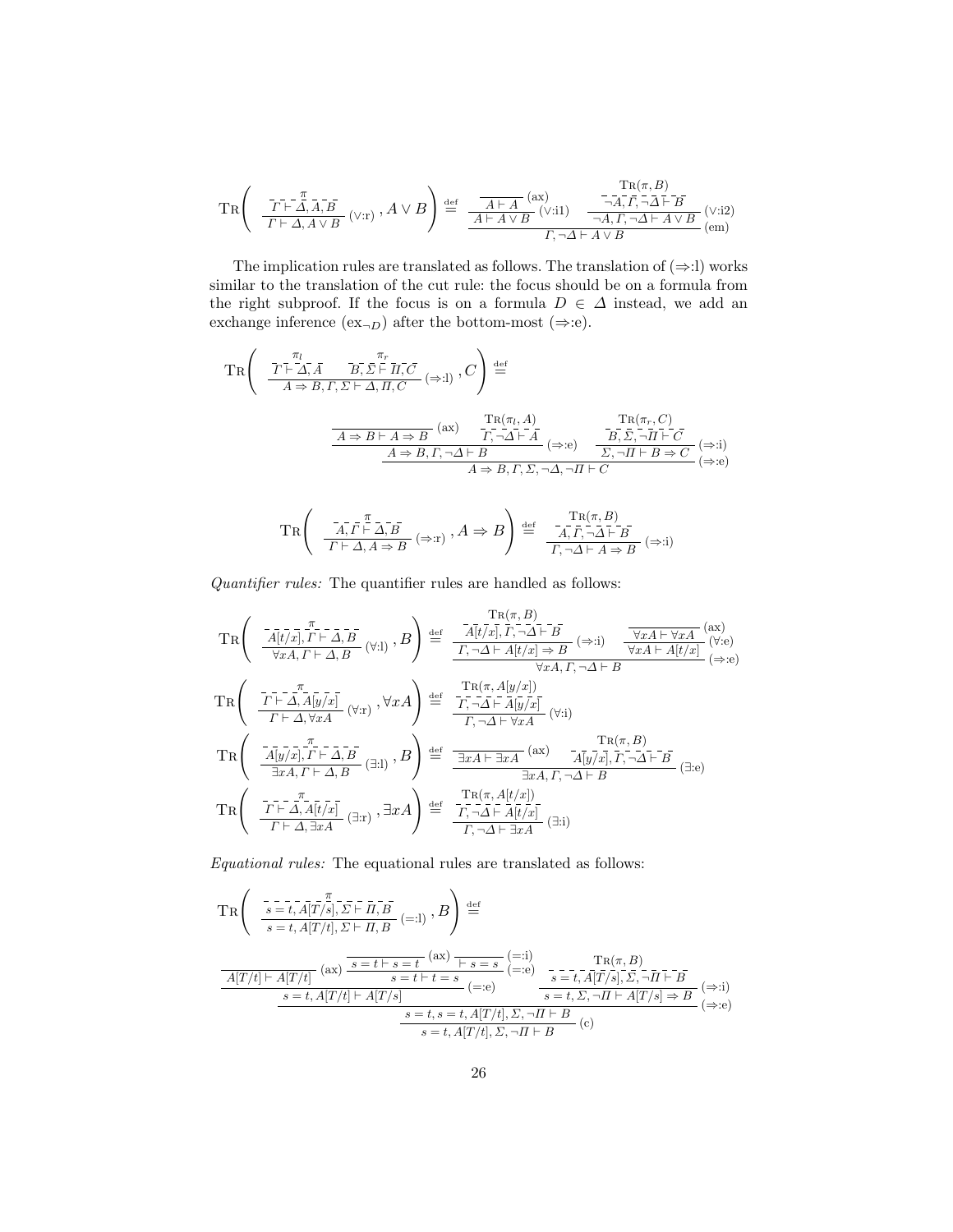$$
\operatorname{TR}\left(\begin{array}{c}\n\overbrace{-s=t,\Sigma\vdash\overline{H},\overline{A}[\overline{T}/s]}^{\overline{\mathcal{A}}_{-}}\\
\overbrace{s=t,\Sigma\vdash\overline{H},A[\overline{T}/t]}^{\overline{\mathcal{A}}_{-}}\n\end{array}\right)\right)\stackrel{\text{def}}{=}
$$
\n
$$
\frac{\overbrace{s=t\vdash s=t}^{\overline{\mathcal{A}}_{-}}\left(\text{ax}\right)\qquad \overbrace{-\frac{\text{TR}(\pi,A[\overline{T}/s])}{s=t,\Sigma,\neg\overline{H}\vdash\overline{A}[\overline{T}/s]}}^{\overline{\mathcal{A}}_{+}}\n\overbrace{s=t,\Sigma,\neg\overline{H}\vdash\overline{A}[\overline{T}/s]}^{\overline{\mathcal{A}}_{+}}\n\begin{array}{c}\n\overbrace{(\overline{T})_{-}}\\
\overbrace{s=t,\Sigma,\neg\overline{H}\vdash\overline{A}[\overline{T}/t]}\n\end{array}\n\begin{array}{c}\n\overbrace{(\overline{T})_{-}}\\
\overbrace{(\overline{T})_{-}}\n\end{array}
$$

Induction rule: The induction rule is translated as

$$
\operatorname{TR}\left(\begin{array}{ccc} \frac{\pi_1}{\mathcal{S}_1} & \frac{\pi_2}{\mathcal{S}_2} & \dots & \frac{\pi_n}{\mathcal{S}_n} \\ \frac{\pi_1}{\mathcal{S}_1, \dots, \Gamma_n \vdash \Delta_1, \dots, \Delta_n, F[t]} & \text{(ind)} \end{array}, F[t]\right) \stackrel{\text{def}}{=} \\ \frac{\operatorname{TR}(\pi_1, \mathcal{F}_1)}{\mathcal{S}_1'} \quad \begin{array}{c} \operatorname{TR}(\pi_2, \mathcal{F}_2) & \operatorname{TR}(\pi_n, \mathcal{F}_n) \\ \frac{\pi_1}{\mathcal{S}_2'} & \dots & \frac{\pi_n}{\mathcal{S}_n'} \\ \frac{\pi_1}{\mathcal{S}_1, \dots, \pi_n, \Delta_1, \dots, \Delta_n \vdash F[t]} & \text{(ind)} \end{array}
$$

with

$$
S_i \stackrel{\text{def}}{=} F[x_1], \dots F[x_{k_i}], \Gamma_i, \vdash \Delta_i, F[c_i(x_1, \dots, x_{k_i})],
$$
  
\n
$$
S'_i \stackrel{\text{def}}{=} F[x_1], \dots F[x_{k_i}], \Gamma_i, \neg \Delta_i \vdash F[c_i(x_1, \dots, x_{k_i})],
$$
 and  
\n
$$
\mathcal{F}_i \stackrel{\text{def}}{=} F[c_i(x_1, \dots, x_{k_i})].
$$

Lemma 1. TR terminates and is linear in the size of the LK proof.

Proof. TR either recurses and operates on a subproof with one less inference, or it recurses and changes the focused formula once and then operates on a smaller subproof. Hence TR terminates. Each translation step is constant, hence TR is linear in the size of the LK proof.

*Optimizations:* The translation of  $(\vee$ :r) seems inherently classical because the premise of the rule contains multiple formulas in the succedent. However, note that we can obtain an intuitionistic translation if the rule is preceded by a (w:r) inference, where the weakening adds one of the disjuncts. We make use of the following optimization, if the weakening immediately precedes the disjunction rule (symmetric if weakening with  $A$  instead of  $B$ ):

$$
\operatorname{TR}\!\left(\begin{array}{c}\bar T\bar{\vdash}\Delta,\bar A\\ \frac{\bar T\vdash\Delta,\bar A}{\bar \Gamma\vdash\Delta,A,B} \,({\bf w})\, ,\, A\vee B\end{array}\right)\stackrel{\text{def}}{=}\begin{array}{c}\mathrm{TR}(\pi,A)\\ \frac{\bar T\vdash\Delta,\bar A}{\bar \Gamma,\neg\Delta\vdash\bar A} \,(\vee\text{::i1})\end{array}
$$

Let us revisit the example in Figure [4:](#page-6-0) Notice that in the intermediate step in Figure [4d,](#page-6-4) the proof could be completed by inferring  $\neg A \vdash \neg A$  via (ax). The naïve translation, as we presented it, instead continues and introduces an indirection into the ND proof. We make use of an optimization that catches such cases and stops the translation early by closing the proof with (ax): We check if the conclusion of the input proof is a sequent of the form  $\vdash A, \neg A$  with focus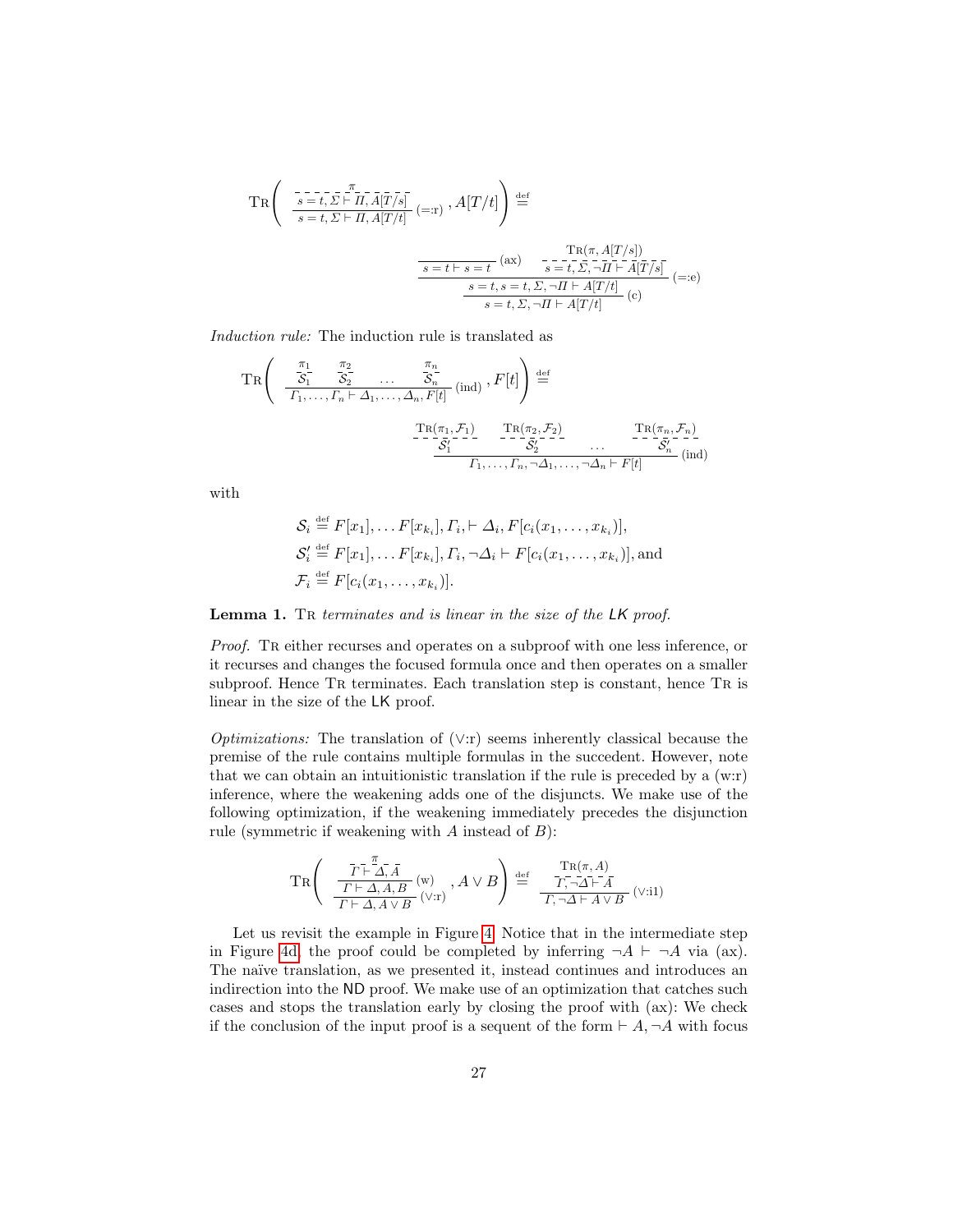$\neg A$ . If this is the case we simply return  $\overline{\neg A \vdash \neg A}$  (ax). The example proof when using the optimization is then translated as

$$
\frac{\overline{\neg A \vdash \neg A}}{\neg \neg A \vdash A} (ex) \n\overline{\neg \neg A \vdash A} (\Rightarrow :i)
$$

which, after inlining the (ex) macro rule, is equivalent to the one presented in Section [2.](#page-1-0)

Translating constructive proofs: We want to point out that constructive LK proofs are translated into constructive ND proofs—where constructive proofs are proofs in intuitionistic logic. The constructive subset of LK that we consider is essentially Gentzen's calculus LJ. The only difference is the  $(\vee : r)$ -rule, which in our calculus always has two auxiliary formulas in the succedent, and hence requires special treatment. Other constructive subsets of LK, for example multi-succedent calculi such as Maehara's L'J [\[12\]](#page-16-5), are not always translated into constructive ND proofs.

**Definition 1.** An LK proof is constructive if every sequent in the proof contains only a single formula in the succedent. The  $(\vee$ :r)-rule is an exception, which we consider to be constructive if it is immediately preceded by a weakening with one of the disjuncts.

**Definition 2.** An ND proof is constructive if it does not contain an  $(em)$  inference.

**Lemma 2.** Tr translates constructive sequent calculus proofs into constructive natural deduction proofs.

Proof. We analyze the cases which lead to introduction of an (ex) or (em) inference and show that they cannot occur: (i) The (c:r)-rule does not occur in a constructive proof. (ii) The (w:r) and (∨:r) rules only occur together in constructive proofs and the optimization we described takes care of them. (iii) In  $(\Rightarrow$ :l) and (cut),  $\Delta$  must be empty as we are dealing with single-succedent proofs, therefore the case where  $D \in \Delta$  is the focus cannot occur. (iv) Finally, the focus never needs to be changed because we are dealing with single-succedent proofs.

## <span id="page-11-0"></span>4 Experimental evaluation

#### <span id="page-11-2"></span>4.1 Implementation and proof import

The translation described in Section [3](#page-5-0) is implemented in our open source<sup>[5](#page-11-1)</sup> library for proof transformations, GAPT [\[8\]](#page-16-6) version 2.10. Since our ultimate goal is to extract programs from proofs generated by automated theorem provers, we evaluated the translation on such automatically generated proofs. GAPT can

<span id="page-11-1"></span><sup>5</sup> available at <https://logic.at/gapt>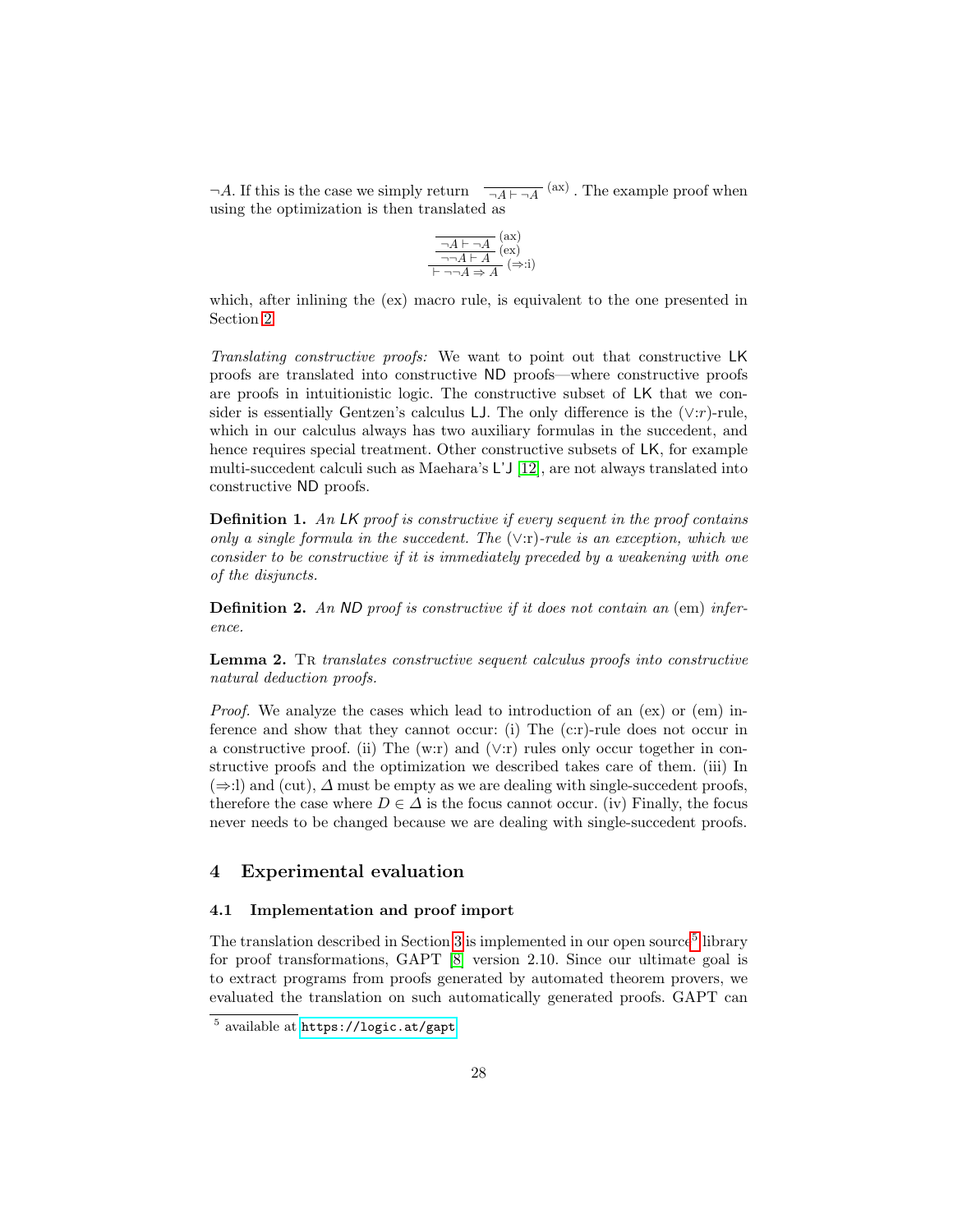interface with more than half a dozen classical first-order provers, including state-of-the art tools such as Vampire, E, and SPASS.

The resulting proofs are imported in a multi-step process. Proof output from the external provers is parsed and reconstructed using proof replay to obtain resolution proofs. As the next step, we convert the resolution proofs to expansion proofs [\[13\]](#page-16-7), which store only the quantifier instances of the proof (as used in the  $(\exists$ :r),  $(\forall$ :l),  $(\exists$ :i), and  $(\forall$ :e) inferences) and ignore the propositional parts of the proof. This conversion [\[6\]](#page-16-8) also eliminates inferences used for splitting as used by Avatar in Vampire [\[18\]](#page-16-9) or in SPASS [\[19\]](#page-16-10) and subformula definitions introduced by our clausification.

We use expansion proofs as an intermediate step for two reasons: first, they "clean up" the proofs considerably. Proofs produced by first-order provers primarily record the proof search, and are not intended to be short, beautiful, or even constructive. Proof replay then adds additional complexity, in particular the reconstruction of a single equational inference in the prover output often produces several inferences in GAPT. All of this superfluous complexity is completely ignored when passing to expansion proofs.

More importantly however, classical first-order provers typically use Skolemization as a preprocessing step. The freshly introduced Skolem functions are then treated like any other function, and also equational inferences can rewrite the arguments of the Skolem functions. In intuitionistic logic, Skolemization does not always produce equivalid formulas: for example, the intuitionistic non-theorem  $(\neg \forall x P(x)) \rightarrow \exists x \neg P(x)$  is turned into the theorem  $(\neg P(c)) \rightarrow \exists x \neg P(x)$  via Skolemization. Given that we want to minimize the amount of non-constructive reasoning, it is therefore of paramount importance to forgo Skolemization in this sense. (It would of course also be possible to impose restrictions on the use of Skolem terms so that they behave essentially like eigenvariables. However these restrictions are typically not respected by the proofs produced by classical firstorder provers. Hence either approach requires a transformation ensuring that these restrictions are respected.) Expansion proofs allow us to straightforwardly eliminate Skolem functions from first-order proofs using a replacement operation on the instance terms [\[2\]](#page-15-0). This deskolemization procedure can theoretically fail on proofs that use equational inferences to rewrite the arguments of Skolem functions. As we will show in this section, this happens only rarely in practice. We are currently investigating a preprocessing step to eliminate congruences for Skolem functions that will extend this proof deskolemization to all proofs with equational inferences.

The expansion proofs are then converted to proofs in the sequent calculus LK via a simple tableaux prover that reproduces the propositional parts of the proof missing from the expansion proof. This proof import method described up to now is not specific to the translation to natural deduction described in this paper, but is in parts independently used by many other applications implemented and evaluated in GAPT, such as cut-introduction [\[7\]](#page-16-11), inductive theorem proving [\[5\]](#page-16-12), cut-elimination by resolution [\[3\]](#page-15-1), and others.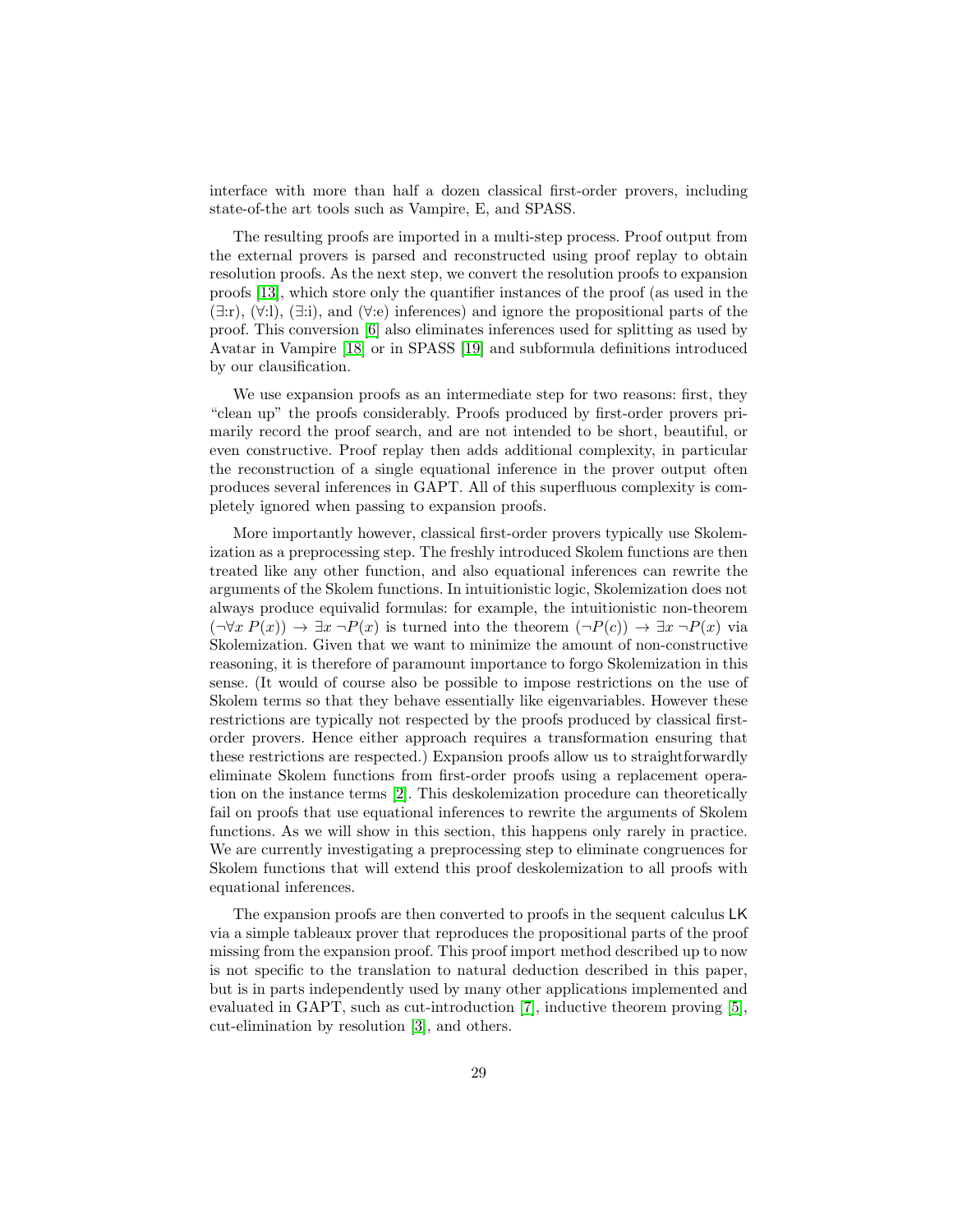For our translation to natural deduction, we modify the conversion from expansion proofs to proofs in LK slightly using a simple heuristic: usually we want to apply the  $(\neg \cdot \cdot)$ -rule as soon as possible (that is, close to the bottom) since it is an invertible unary inference rule that simplifies the sequent. However, it is not invertible intuitionistically—the premise may be unprovable even though the conclusion would be an intuitionistic theorem. We hence try the  $(\neg \cdot \cdot \cdot)$ -rule last.

#### 4.2 Large-scale tests

For the empirical evaluation of our translation, we took the 662 problems in the first-order FEQ, FNE, FNN, and FNQ divisions of the CASC-26 competition whose size was less than one megabyte after including the separate axiom files. On these 662 problems, we used the translation on proofs imported from the E theorem prover[6](#page-13-0) [\[16\]](#page-16-13) version 2.1 (as submitted to CASC).

We set a total time limit of 5 minutes for each of these problems, and 2 minutes for the first-order prover. Of the 662 problems, GAPT fails to clausify 15 of the problems due to excessive runtime. (These problems—e.g. HWV053+1—have blocks of more than a thousand quantifiers.) On the remaining 647 problems, E successfully returns 291 proofs. Using proof replay, GAPT reconstructs 285 resolution proofs, from there we get 283 expansion proofs, and then 261 proofs in LK. The translation to natural deduction finally results in 261 proofs. (These proofs do not contain induction inferences since E is a first-order theorem prover.)

From a performance point of view, the runtime of the translation in Section [3](#page-5-0) is negligible compared to the rest of the proof import. Figure [5](#page-13-1) shows the relative runtime of the different proof import phases described in Section [4.1.](#page-11-2) The translation to natural deduction only makes up 0.65% of the total proof import time, making it practically feasible to obtain natural deduction proofs whenever necessary.

> <span id="page-13-1"></span>Parser CNF E replay  $\rightarrow$  exp. deskolem.  $\rightarrow$  LK  $\rightarrow$  ND 2.95% 3.58% 50.49% 12.50% 4.28% 7.89% 17.66% 0.65%

Fig. 5. Relative runtime of phases during proof import to natural deduction.

One of the main goals of the translation is to minimize the amount of nonconstructive reasoning in the produced proofs, that is, the number of the inferences for excluded middle as well as the complexity of their auxiliary formulas. Of the 261 natural deduction proofs produced, 154 (59%) do not contain any use of the excluded middle, and 224 (85%) do not contain quantified excluded middle, i.e., excluded middle on a formula that contains quantifiers. For applications in program extraction, excluded middle on quantifier-free formulas is

<span id="page-13-0"></span><sup>6</sup> We picked the highest-ranking prover in the first-order theorem category of the CASC-26 competition whose license allows competitive evaluation.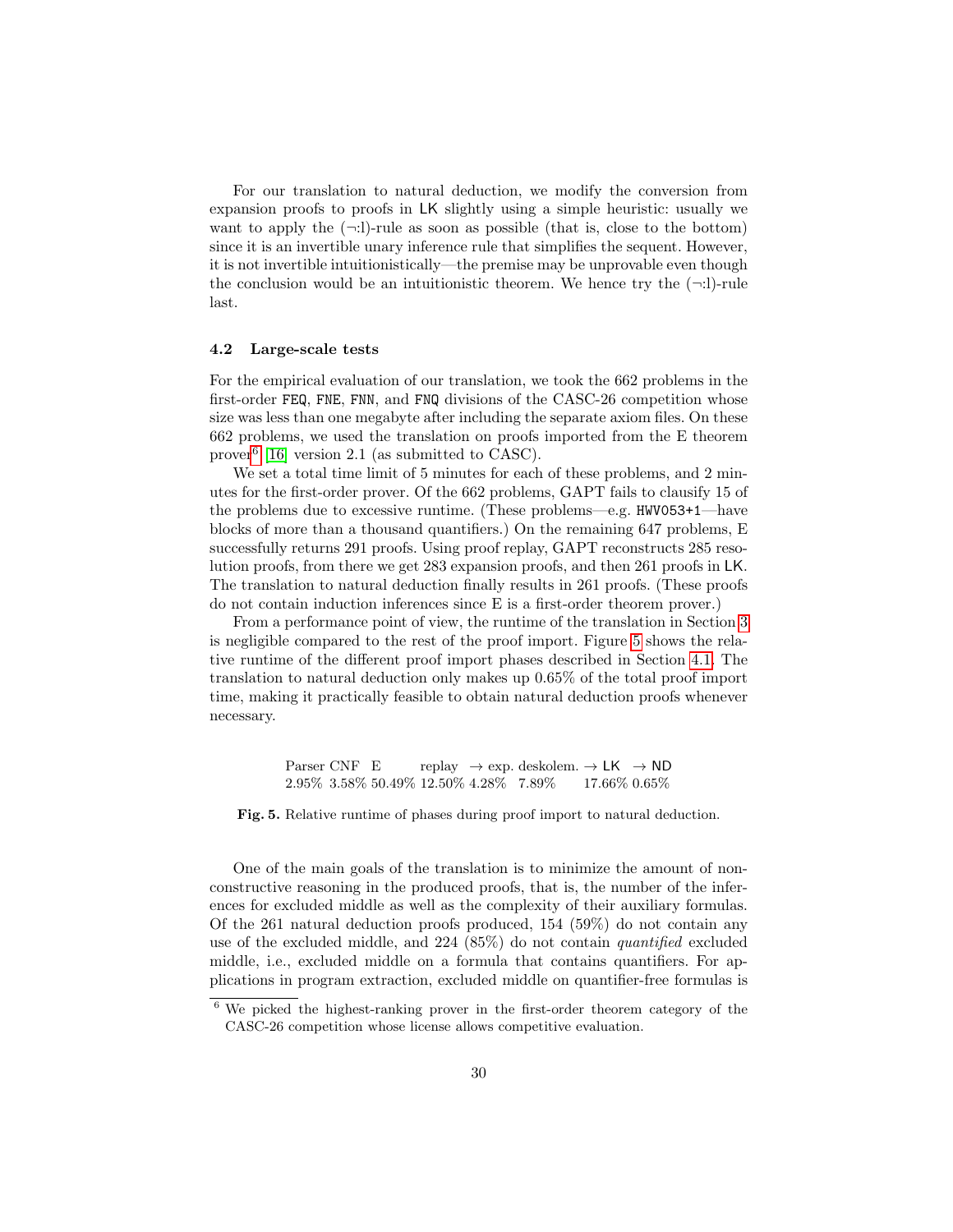typically not a problem since quantifier-free formulas are often decidable. Hence, it is important to consider the number of quantified excluded middle inferences. Figure [6](#page-14-0) shows the average number of inferences for excluded middle grouped by the TPTP category of the problem. The problems in most categories require little use of the excluded middle (em), except for SYO, which contains syntactic problems that have no obvious semantic interpretation.



<span id="page-14-0"></span>Fig. 6. Mean number of excluded middle inferences, grouped by TPTP category.

We can also interpret the quantitative results on excluded middle inferences from the point of view of proof constructivization. If there are no uses of excluded middle in the produced proof, then we have successfully converted an a priori classical proof into an intuitionistic proof. Automated conversion of proofs produced by classical first-order theorem provers into intuitionistic logic has been studied before using the Dedukti system and the Zenon prover: using a rewriting system on natural deduction proofs [\[4\]](#page-15-2), the authors obtain a constructivization rate of 61.8% on proofs produced by Zenon. Another approach converts sequent calculus proofs in LK to the intuitionistic sequent calculus LJ [\[10\]](#page-16-3) using a focusing strategy similar to ours. They report a constructivization rate of 85%, again on proofs produced by Zenon. We believe that we observe a lower constructivization here due to the choice of the classical prover and the resulting different problem selection. The produced proofs are likely to differ significantly, since Zenon is a tableaux prover, and E is a superposition prover. Additionally, E can prove many more problems and find more complicated proofs, which may be harder to constructivize.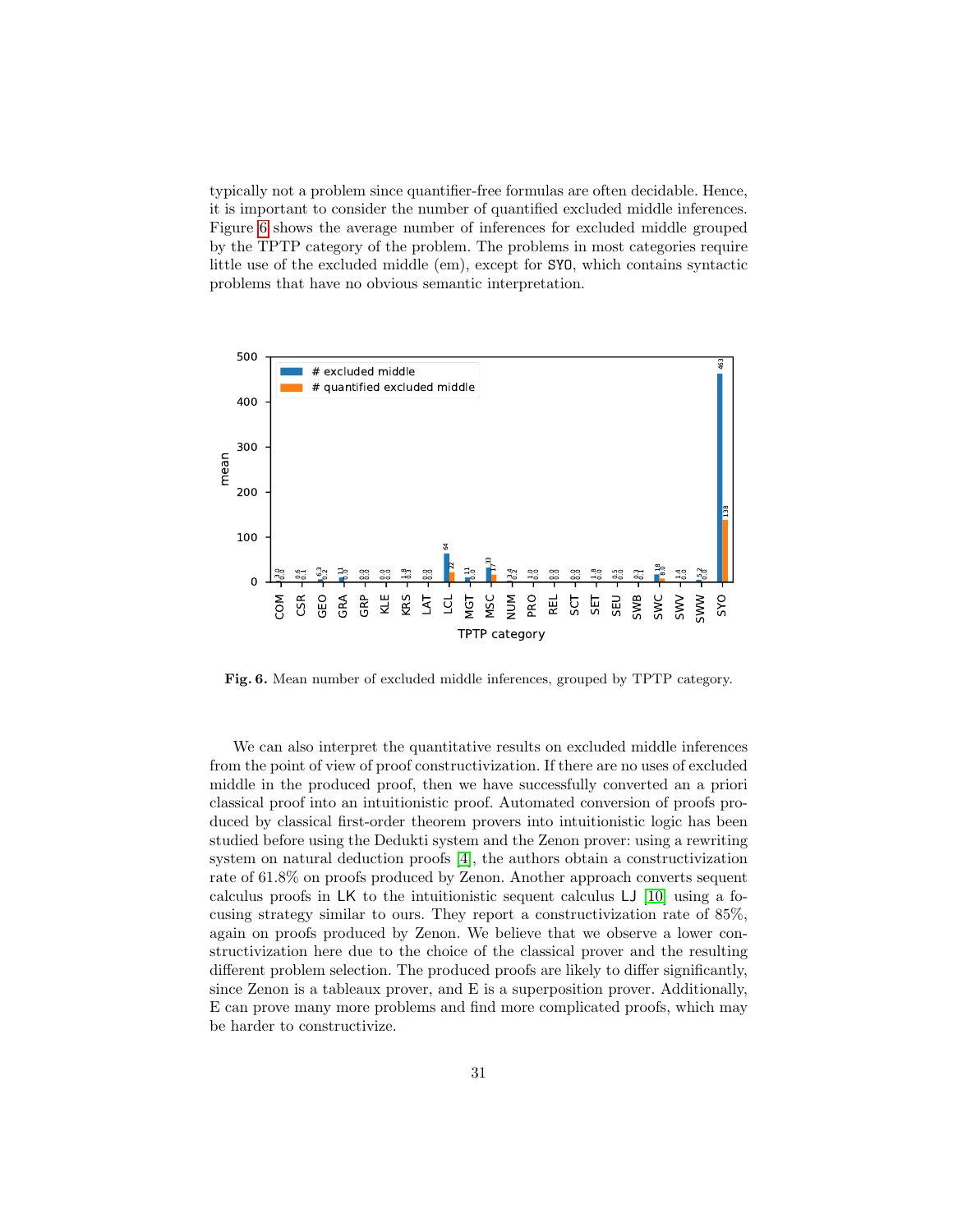A similar observation on the constructivity of classical proofs has been made with the intuitionistic first-order theorem prover ileanCoP [\[14\]](#page-16-14). This prover first searches for a classical connection proof and then checks whether this proof is intuitionistic, backtracking otherwise to guarantee completeness. In the evaluation on TPTP problems ileanCoP found 188 proofs, of which 178 (94.6%) have been proved without backtracking, which means that the original classical proof was already intuitionistic modulo reordering of inferences.

Our proof deskolemization approach can fail if there are equational inferences that rewrite the arguments of a Skolem function. This only happens three times in the 283 expansion proofs considered here. The corresponding TPTP problems are GEO084+1, NUM855+2, and PRO004+1. It is not easy to pinpoint the failure to a single responsible inference in the proof output, since the input of the deskolemization algorithm is far away from the resolution proof and we only know that the deskolemized deep formula is not a tautology modulo equality.

In Section [3,](#page-5-0) we introduced a special case for  $(\vee$ :r) inferences that are directly following a (w:r) inference. Among the 802 ( $\vee$ :r) inferences in total, 349 (43.5%) directly follow a (w:r) inference, making this a worthwhile optimization. On average, the produced proofs in natural deduction contain 2.9 times as many inferences as the proofs in LK.

## 5 Conclusion

We have presented a simple translation of the sequent calculus LK to natural deduction. It is efficient and its cost is negligible compared to other processing steps. The produced proofs have few excluded middle inferences, and a large part of them are quantifier-free. A disadvantage of this translation is that it does not produce normal proofs in natural deduction. In particular the left-inferences in LK introduce redexes. We plan to address this issue by either normalizing the proofs in natural deduction, or simplifying the extracted programs.

As the next step we want to use the proofs generated by this translation in program extraction, and program synthesis using proofs generated by automated theorem provers.

## References

- 1. Federico Aschieri and Margherita Zorzi. On natural deduction in classical firstorder logic: Curry-Howard correspondence, strong normalization and Herbrand's theorem. Theoretical Computer Science, 625:125–146, 2016.
- <span id="page-15-0"></span>2. Matthias Baaz, Stefan Hetzl, and Daniel Weller. On the complexity of proof deskolemization. Journal of Symbolic Logic, 77(2):669–686, 2012.
- <span id="page-15-1"></span>3. Matthias Baaz and Alexander Leitsch. Cut-elimination and redundancyelimination by resolution. Journal of Symbolic Computation, 29(2):149–177, 2000.
- <span id="page-15-2"></span>4. Raphaël Cauderlier. A rewrite system for proof constructivization. In Gilles Dowek, Daniel R. Licata, and Sandra Alves, editors, Eleventh Workshop on Logical Frameworks and Meta-Languages: Theory and Practice, LFMTP, pages 2:1–2:7. ACM, 2016.